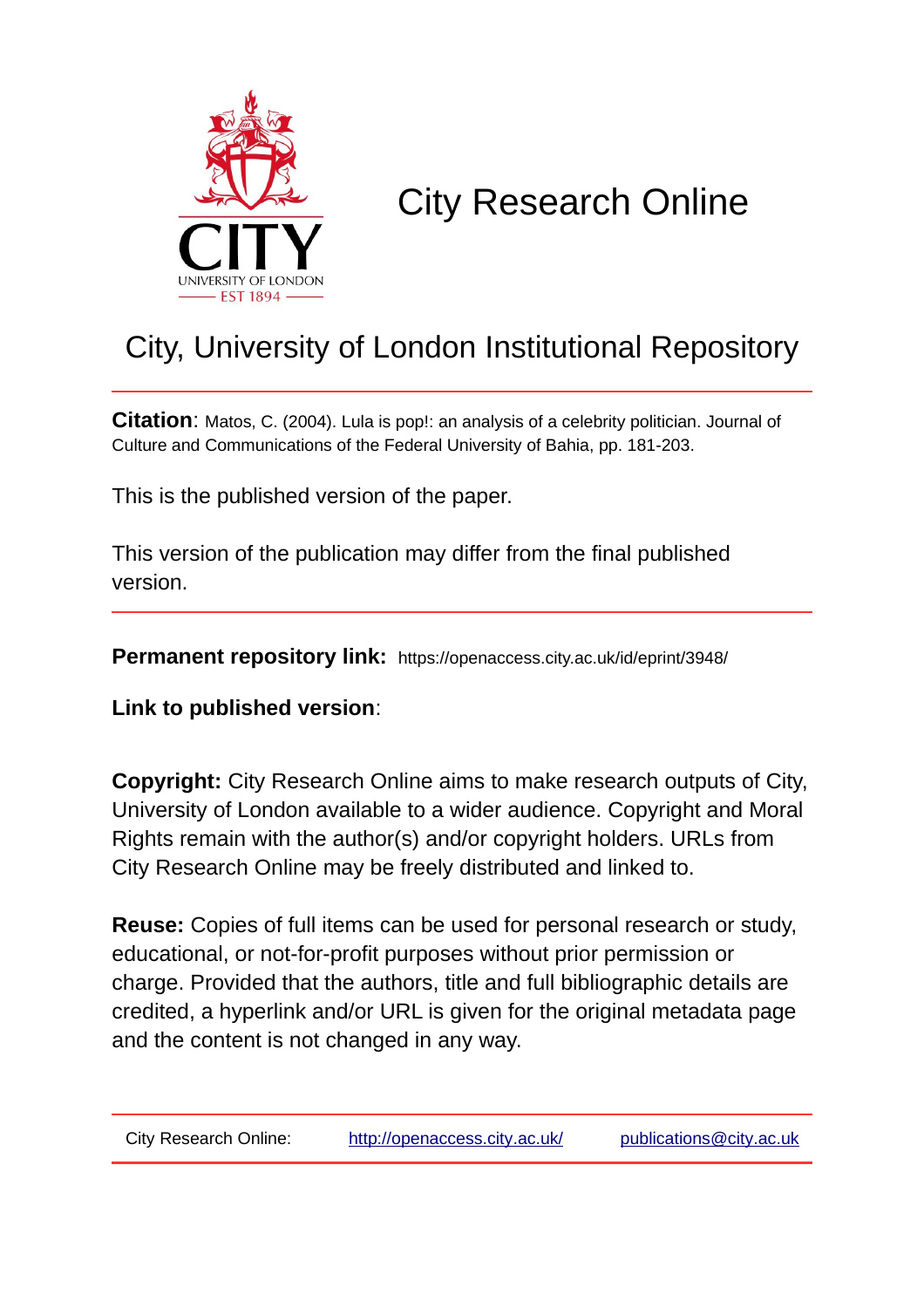## 'Lula is pop!': a critical analysis of a 'celebrity' politician

Carolina Matos\*

#### **ARSTRACT**

The essay Lula is pop: a critical analysis of a 'celebrity' politician is an initial attempt of stimulating a theoretical debate and further study on the construction of the image of the current president Luis Inácio Lula da Silva in the media. This piece has focused on the element of the 'category of experience", and on the emphasis placed by the media on 'personal experience', highlighting how these factors played a key part in the construction of the image of Lula as a unique star persona in 2002. Lastly, this debate has been situated within two significant socio-political contexts, which are also the socalled 'evils' of post-modernity Western cultures, which have been accused of valuing excessive individualism over solidarity.

Key words: Lula - popular culture - post-modernism

#### **RESUMO**

O ensaio Lula é pop: uma análise crítica de uma " celebridade" política, é uma tentativa inicial de estimular um debate teórico e estudo suplementar na construção da imagem atual do presidente Luís Inácio Lula da Silva nos meios de comunicação. Esse trabalho concentrou-se no elemento "categoria de experiência", e na ênfase "experiência

<sup>\*</sup> Journalist, Ph.D. research student and visiting tutor at the Media and Communication Department at Goldsmiths College, University of London. caromate@hotmail.com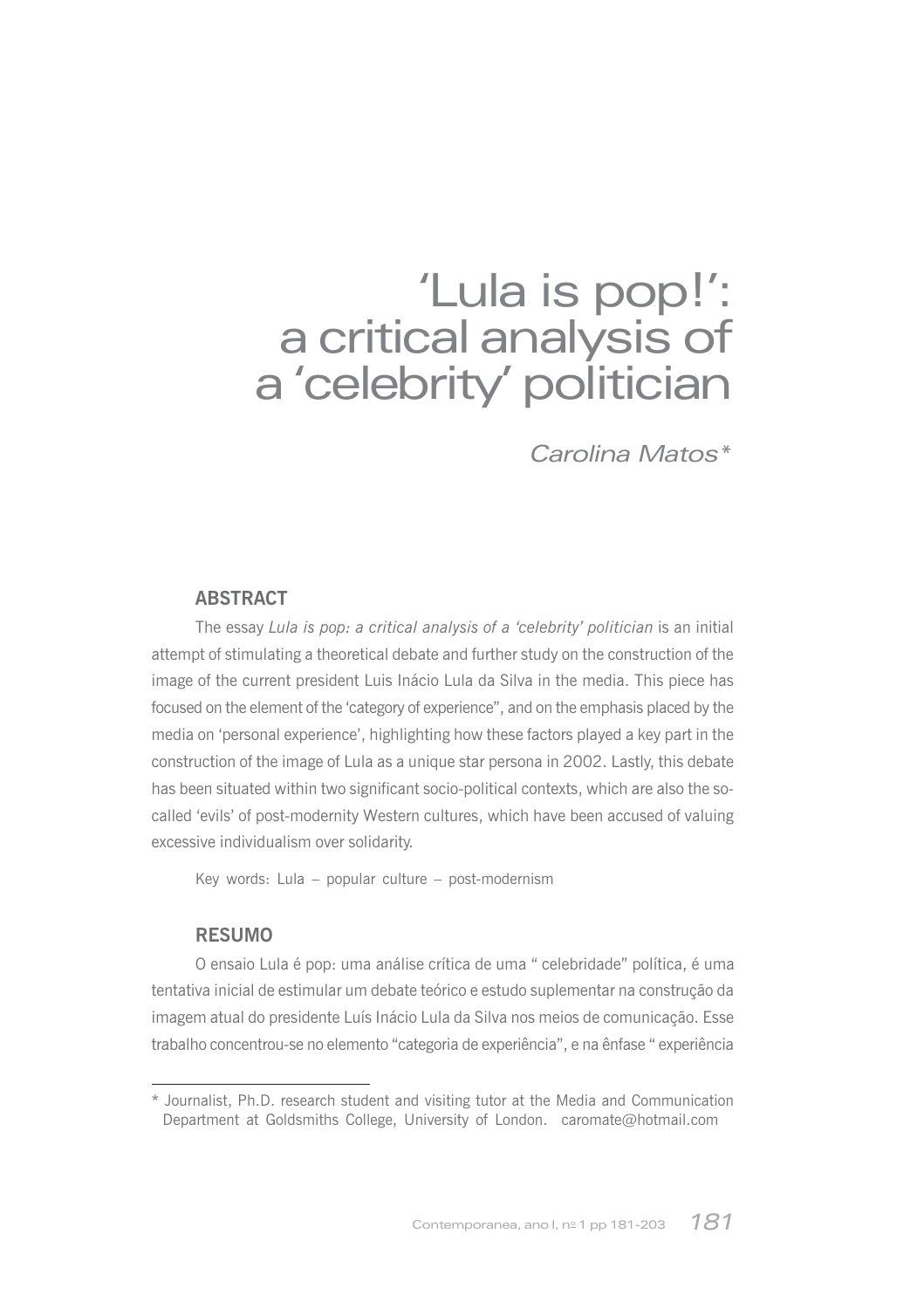pessoal" colocada pela mídia, salientando como esses fatores tiveram um papel chave na construção da imagem de Lula como uma única estrela em 2002. Finalmente, esse debate foi situado em dois contextos sócio-políticos significantes, os quais são também tão chamados de " males" das culturas ocidentais da pós modernidade que têm sido acusadas de valorizar o individualismo excessivo mais do que a solidariedade.

Palavras-chave: Lula - cultura popular - pós-modernismo

#### **RÉSUMÉ**

Dans l'article « Lula est pop : une analyse critique d'une célébrité politique », l'auteur se propose à faire une tentative préliminaire de stimuler le débat théorique et l'étude supplémentaire pour la construction de l'image actuelle du Président Luís Inácio Lula da Silva dans les médias. Ainsi, l'auteur se concentre sur deux éléments présentés par les médias - «la catégorie de l'expérience » et « l'expérience personnelle » - en mettant en évidence le rôle que ces facteurs ont eu dans la construction de l'image du Président Lula en tant que star unique de 2002. Enfin, ce débat se situe en deux contextes sociopolitiques significatifs, également appelés de « maux » des cultures occidentales de la postmodernité, accusés de valoriser plutôt l'individualisme excessif que la solidarité.

Mots-clés: Lula ; culture populaire ; postmodernisme.

#### **RESUMEN**

El presente ensayo, titulado Lula es pop: un análisis crítico de una "celebridad" política, es una tentativa inicial de estimular un debate teórico y un estudio sobre la construcción de la imagen del actual presidente Luis Inácio Lula da Silva en los medios de comunicación. Este trabajo se concentró en el elemento "categoria de experiência", y en el énfasis "experiencia personal" colocado por los medios, destacando como esos factores tuvieron un papel central en la construcción de la imagen de Lula como única estrella en 2002. Finalmente, este debate fue situado en dos contextos socio-políticos significantes, los cuales son también llamados de "males" de las culturas occidentales de la posmodernidad que han sido acusados de valorizar o individualismo excesivo mucho más que la solidaridad.

Palabras llave: Lula - cultura popular - posmodernismo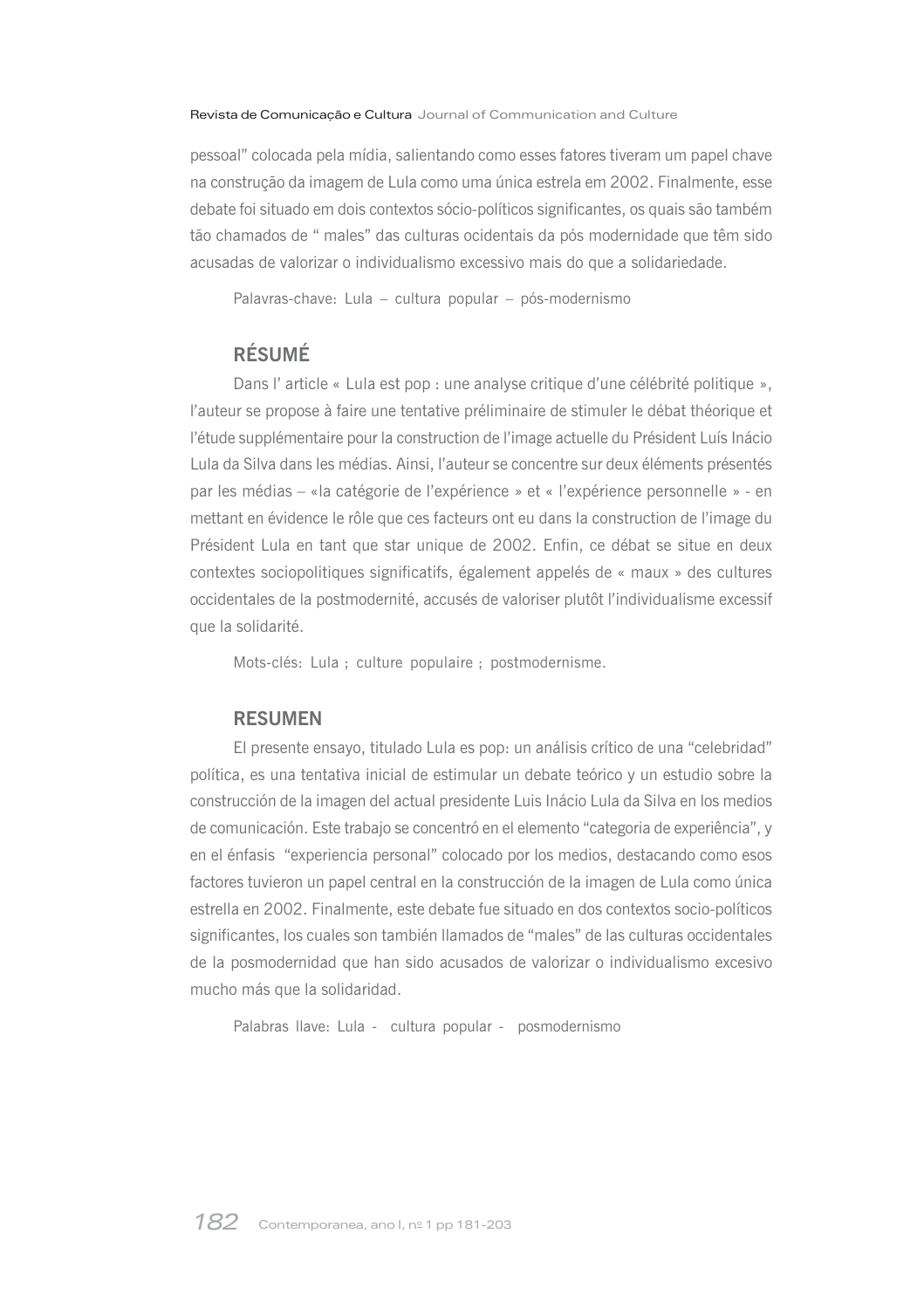## The cult of experience' in the name of a good cause?

On the 1<sup>st</sup> of January of 2003, the day Luis Inacio Lula da Silva was sworn in as president of Brazil's approximately 170 million people, the grandness of the manifestations of contentment in the streets seemed to add fuel to the picture that had already emerged in the public sphere of the media – that of the birth of a new charismatic leadership in the country, and in the whole Latin America, according to many. In October 2002, Lula was elected president of Brazil with 52 million votes, which represented nearly 62% of the valid votes, a number that put him ahead of many world leaders, such as George W. Bush, who received 50,4 million votes and Bill Clinton, who was given 47,4 million. The former union leader and factory worker who was defeated three times in his bid to run for president of Brazil - having received the pejorative nickname 'the bearded frog' by another left-wing opponent back in the 1989 elections - had finally made it to Palacio do Planalto.

Gone was the 'bearded frog' of 1989 and, in its place, a politician with a superstar status had emerged. Similarly to many Hollywood celebrities, Lula gave autographs, received gifts and flowers, was chased by normal citizens and experienced many emotional moments in his presidential debut. Lula's harassment in public was comparable by some to the idolatry that was awarded to the populist politician Getulio Vargas during the 30's. Lula's victory was marked by big street parties that resembled samba schools practising for Carnival. In what seemed to resemble also the idolatry afforded to another legendary world leader such as Nelson Mandela, Lula's victory was celebrated in the best melodramatic form possible. The population's excessive emotion reflected an urge for the 'good side' to finally prevail over the forces of 'evil', which were associated in Brazil to political corruption, corporate greed and backward mentality of the ruling elites. Furthermore, Lula's high number of votes were compared to those received by the former actor and US president, Ronald Reagan. An even more evident and clear attempt to insert Lula's star persona within the global dominant ideology, and thus recognise this 'new' form of leadership in Latin America that was beginning to take shape, the ambassador of the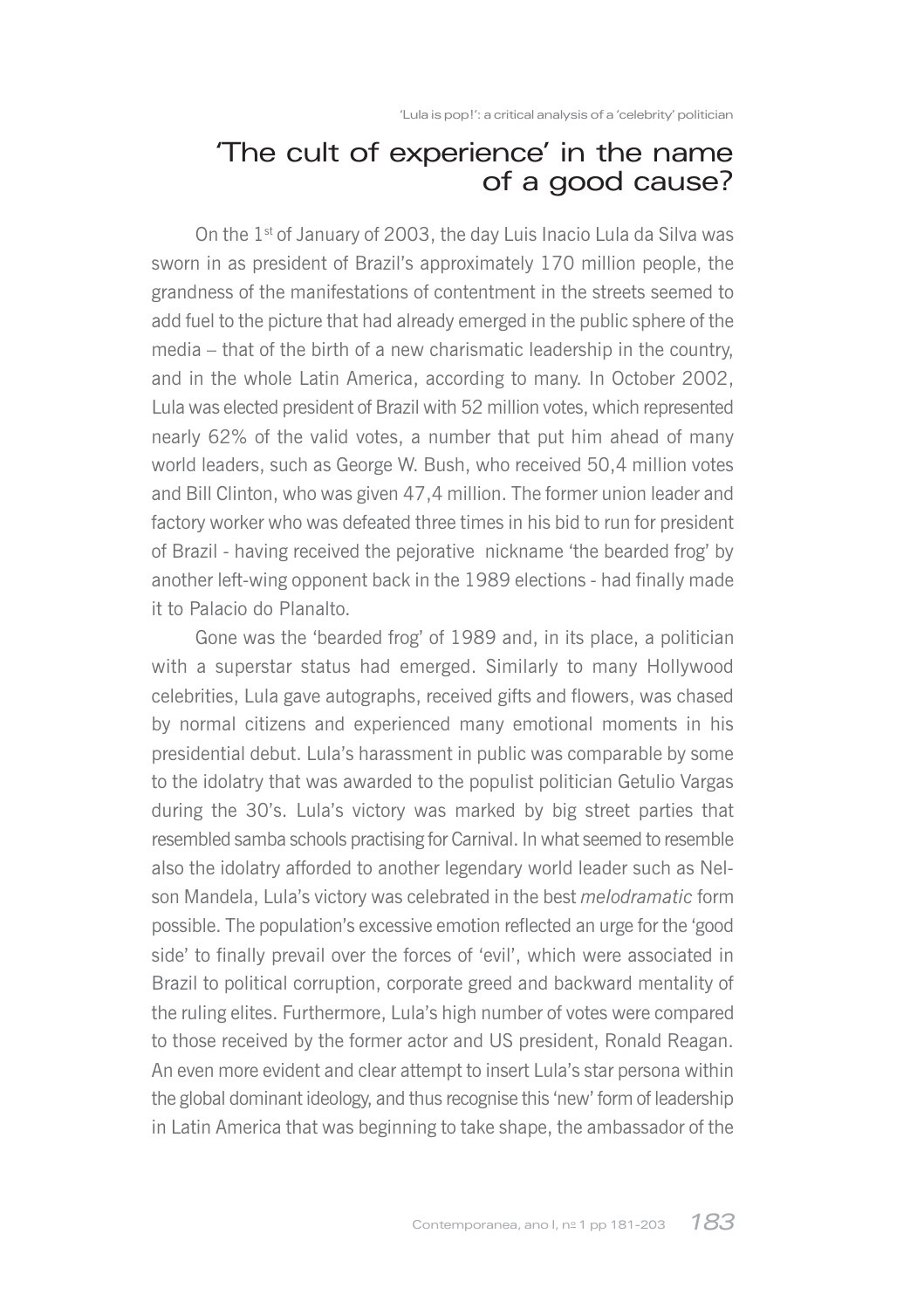US to Brazil, Donna Hrinak, highlighted during the 2002 campaign that the PT candidate then was a symbol of the 'American dream' of social improvement. "The dream of the US is a little bit the dream of Brazilian people" stated Hrinak.<sup>2</sup>

'When Collor won no one celebrated, when Fernando Henrique won twice, no one celebrated. Everyone waited for Lula. It was a Carnival out of the normal period and the music that was most heard was the National Hymn' wrote columnist Artur Xexeo in O Globo<sup>3</sup> in the aftermath of the victory, in attempts to capture and describe the dominant mood of the time. Moreover, a proliferation of analyses debating the reasons behind the victory of Lula appeared during this period almost everywhere in the press, and open discussions on the theme were also taken up widely in the media's public sphere. A particular pertinent analysis was that of the documentary director Joao Moreira Salles, who highlighted how the current president had brought back the utopia to people's lives, a generous utopia of inclusion that embodied the belief that dreams could - and do - come true<sup>4</sup>. As acclaimed sociologists and writers such as Emir Sader and Frei Betto pointed out, the main reason for the historical victory of the left in the country was the defeat of the neo-liberal policies and economic stability model of the former government of Fernando Henrique Cardoso, which culminated in validating the project of the left of equating a more humanistic and social democratic model with that of a growing and solid economy.

Amid the various analyses carried out by political scientists, journalists and academics aiming to explain Lula's success at the polls, what remains still intellectually challenging to deliberate upon is how Lula's image was negotiated in the media in the last 2002 elections. As stated by the journalist Sergio Salustiano in the article 'Lula e pop' (Lula is pop), published in the online media newsletter Observatorio da Imprensa (www.observatoriodaimprensa.com.br) (6/11/2002), who would imagine that a former leftist metalworker without a university degree would transform himself into a pop idol of Brazilian people? How did the majority of Brazilian voters transform a radical left-wing leader - and until only recently, a highly rejected politician - into a celebrity? The answer is far from simple and would demand a thorough sociological and psychological research study into the behaviour of Brazilian voters, which could then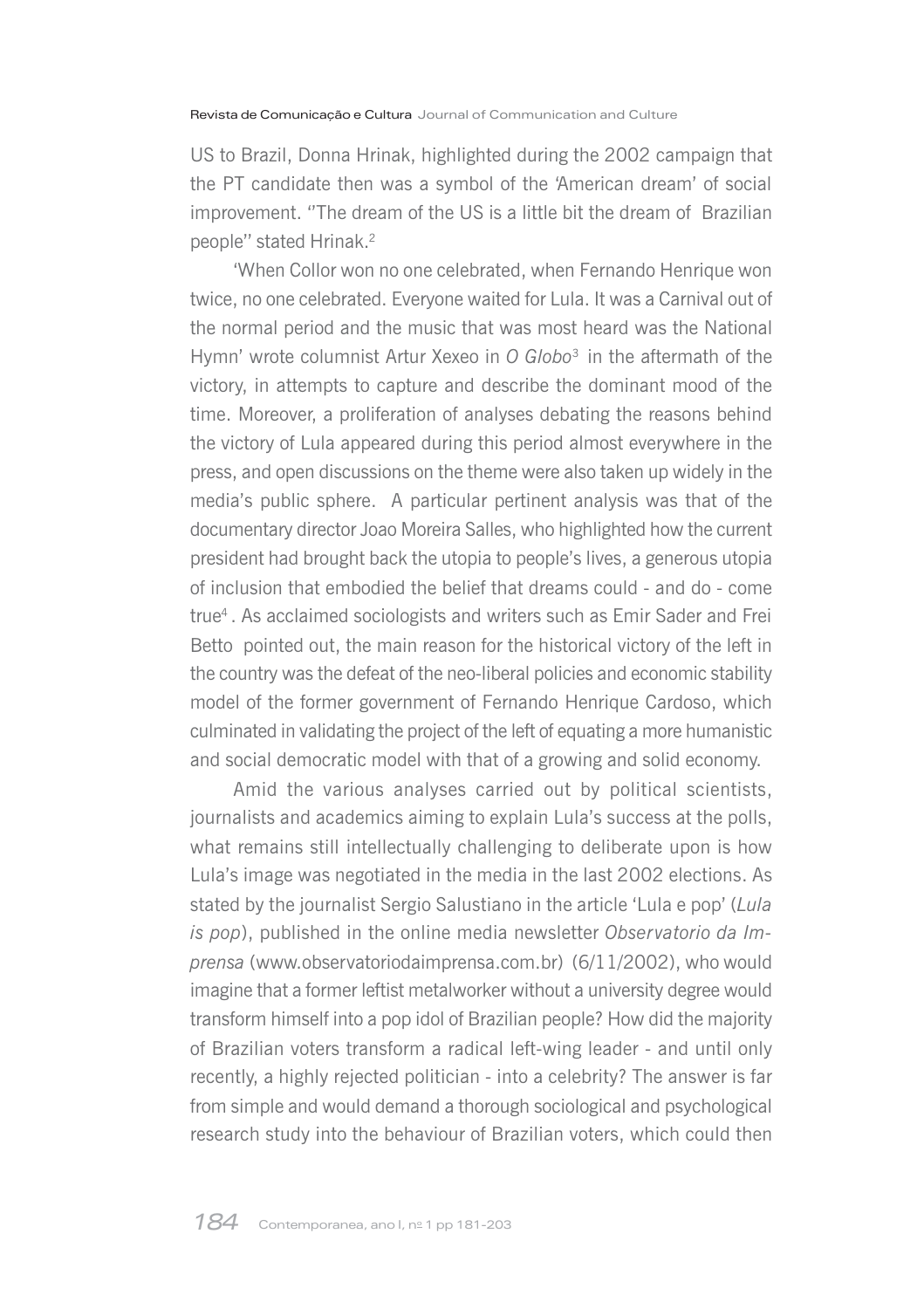contribute to shed a particular light on the changes that have taken place in Brazilian society, in an attempt to highlight the main reasons that lie behind the appeal of Lula's 'new' image to 'the people'<sup>5</sup>.

This essay does not aim to do this. Rather, it will strive to initiate a theoretical discussion on the relationship between Lula's image and the media in the light of a particular post-modern trend that has marked commercial contemporary media industries in Western cultures. Most significantly, that of the emphasis of the media in cultivating celebrity lifestyles and individual experiences in detriment of social ideals and of collective modes of thinking. Could the euphoria surrounding Lula's victory be a transitory mood of happiness and hope, one which is in tune with the fragmentary and ephemeral character of many post-modern global phenomena, one might ask? Has Lula's image been linked to this hysteria around excessive individualism and, if so, has it been able to promote an image of a new leader in the name of a 'good' cause? This piece will strive to initiate such a debate by discussing some major stories that were published in the national newspapers O Globo, Estado de Sao Paulo and Folha de Sao Paulo on the Worker's Party 2002 election campaign and their victory at the October polls.

Most notably, the deepening of Brazil's economic recession, the sharp rise of unemployment and the escalation of violence have been presented as factors which led to the left's victory at the polls.<sup>6</sup> The solution encountered by many disillusioned with the former government of Fernando Henrique Cardoso - perceived as responsible for widening the gap between the rich and the poor - was to invest their hopes on a charismatic. paternalistic and 'truthful' leader who was 'just like the people'. Nothing seemed more reasonable than to elect a man from the people who would govern for the people, and who would thus 'save them' from economic hardship. A melodramatic impulse of making it right this time seemed to be immersed in the collective subconscious, stimulating 'the people' to elect a saviour of the nation, and not merely another politician. This image of 'the saviour', or of the man close to the people, has been constructed by the media much also through the stimulus it received from some of the marketing strategies adopted by the Worker's Party (PT) during their presidential campaigns.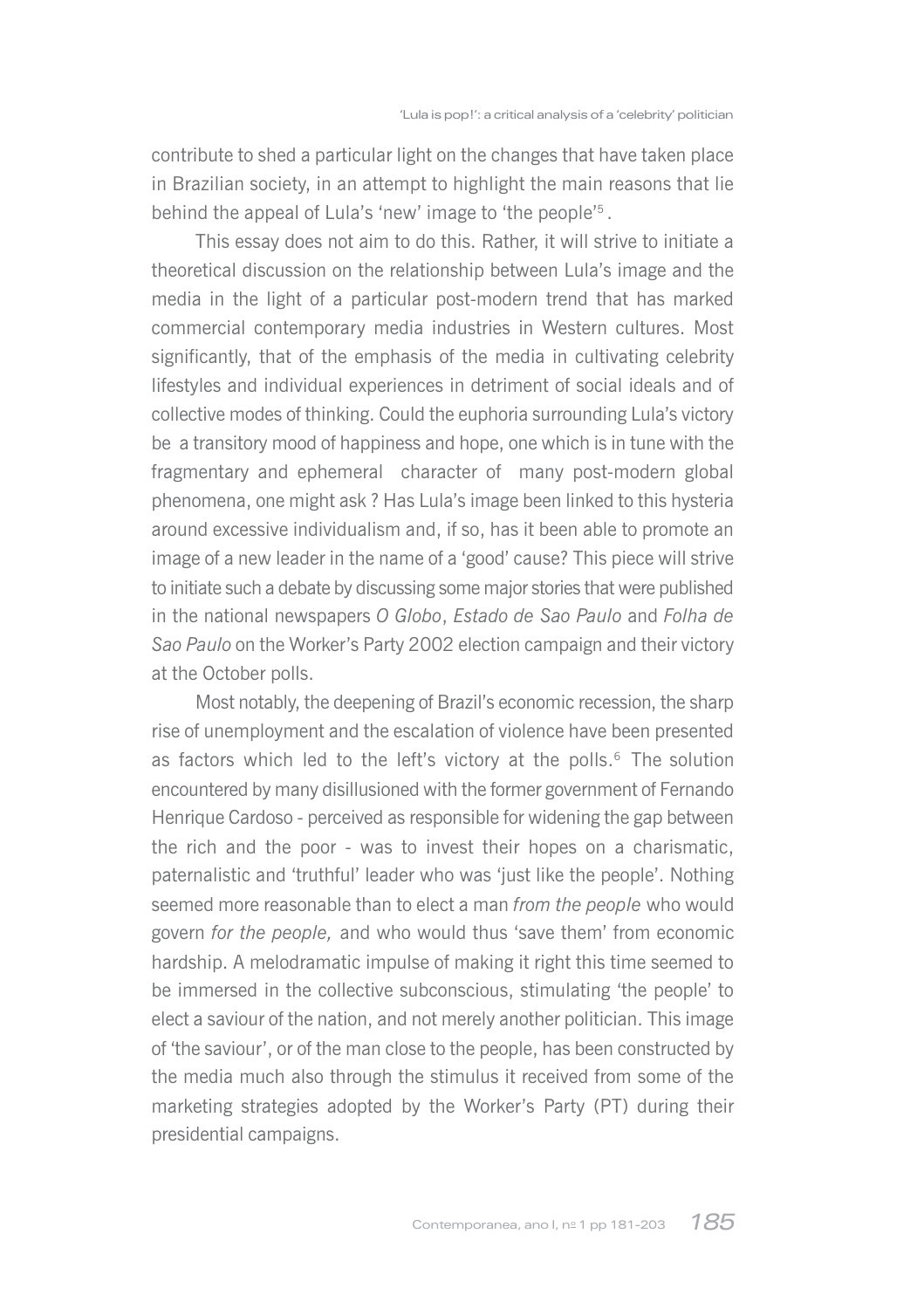In the series of stories published by newspaper O Globo about the outcome of the 2002 elections, for instance, it is possible to highlight one which is very much immersed in the creation of the myth of the leader close to the people, in a striking opposition to the traditional classic figure of the patriarchal and elitist ruler of Brazilian politics and society. Entitled 'Caravanas' (Caravans), the story foregrounds the identification of the people with Lula during all the 17 trips that he made to the Northeast and inner cities from 1993 to 2001, which resulted in the book 'Caravana da cidadania – Diario de viagem ao Brasil esquecido' (The Citizenship Caravan – Diary of a Journey to Brazil's Forgotten Places)<sup>7</sup>. The story highlighted how Lula wanted distance from the coldness and isolation of the campaign offices, and how his 'degree' was obtained during these trips to the country. 'For those who criticised him for not having a university degree. Lula answered that his university was done in the caravans', stated the paper The story further highlighted how these citizenship caravans were crucial in the creation of his unique sensibility, which was also stressed in the beginning of the story with the tale of a humble and rural worker from the town of Laje in Bahia trying to gain his own voice by grabbing the microphone from Lula. This scene seemed to echo, from a certain distance, the classic cinematic image of the desperate poor man that tries to speak in the midst of a politician's campaign in the fictional state of Eldorado, the 'setting' used by Glauber Rocha in Terra in Transe. 'Lula, you will excuse me, but I never used a microphone. Today I will say everything' said the man to Lula, a scene also included in the caravan book, which was written by journalists that covered these trips to stuffy little towns in the country, in a close observation of the extreme poverty and inequality of Brazil. In these excursions, a nearly (utopian) longing for a more just nation and the sense of urgency towards the need to include these vast segments of marginalized Brazilians in Brazilian society was starting to shape up. Contrary to the citizenship caravans, in Glauber Rocha's film the peasant is not allowed a voice and is oppressed by the politicians. That, of course, is another story.

Such sentiments of hope and inclusion were at the core of the image that Lula adopted in his 2002 presidential campaign, which culminated in the creation of his 'pop-star' persona, in other words, of his 'celebrity' status amongst 'the people', most significantly in the aftermath of the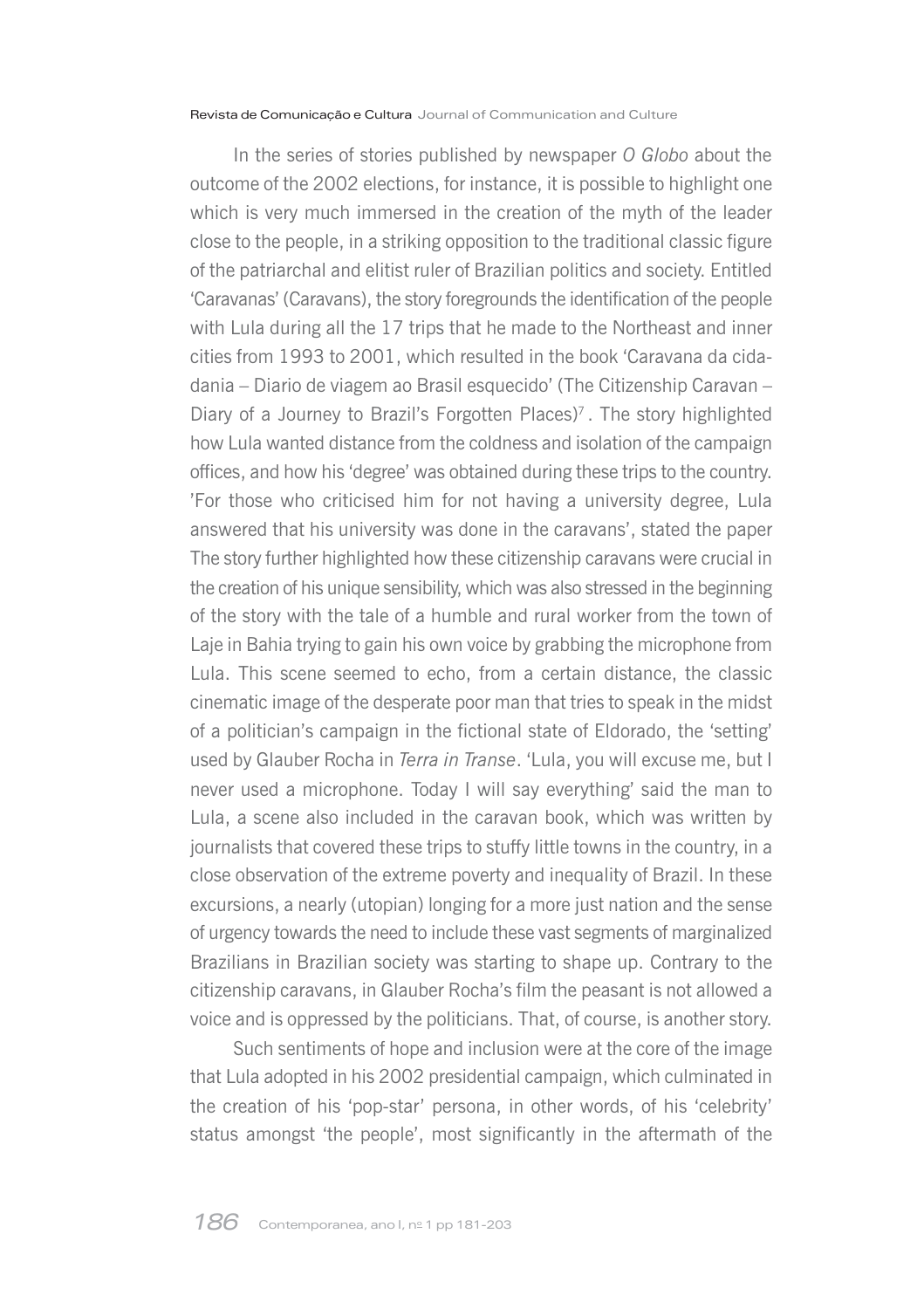left's victory at the October polls. International academics such as the Mexican intellectual and minister of Foreign Relations, Jorge Castaneda, quickly highlight how the victory of the left in Brazil reflected 'many hopes of many Latin Americans'<sup>8</sup>. Most importantly, it indicated a serious intention of tackling Brazil's social problems. Brazil today occupies the 73<sup>rd</sup> position in the UN ranking of human development. Not surprisingly, the expectations and demands of the new government have remained extremely high and Lula's present administration has been subject to increase pressure from all sectors of Brazilian society. Everyone seems to be advocating a political stance. Notwithstanding, Jostein Gripsrud (1992:93) quotes Sparks (1988) to point out the argument on how the interest in politics is linked to the type of government that a country has. In emerging bourgeois democracies which have grown out of repressive political systems. such as the case of Brazil, for instance, the population will tend naturally to show a wider interest in political issues. 'Experience will then gradually tend to teach people a lesson about the limits to democratic participation in modern bourgeois democracies' states Gripsrud. It seems, therefore, that only time will tell if the hopes of Brazilians will be met or not by the current administration, and if Lula's 'celebrity' image will pass the test of durability and overcome the Andy Warhol '15 minutes of fame' slogan, which has been awarded to many post-modern pop-stars. Lula himself has affirmed that he does not want to be yet 'another picture' on the wall of the presidents of Brazil.

Arguably, Lula's personal 'experience' and individuality was a significant factor that helped him construct and consolidate his image as a charismatic, paternalistic and progressive leader. This can be examined through a particular national perspective as well as through the premises of post-modernity culture and their impact on the media industries and vehicles throughout the world. Notably, the emphasis placed by the media on the individual dimension represents a typical feature of traditional middle and upper class Brazilian culture, which has privileged the private sphere over the public one and has placed a significant importance on kinship ties, personal and on family relationships as a means of survival in the system, as brilliantly argued in Da Matta's (1979:1991) essay 'Voce sabe com quem esta falando?' (Do you know who you are talking to?). Thus,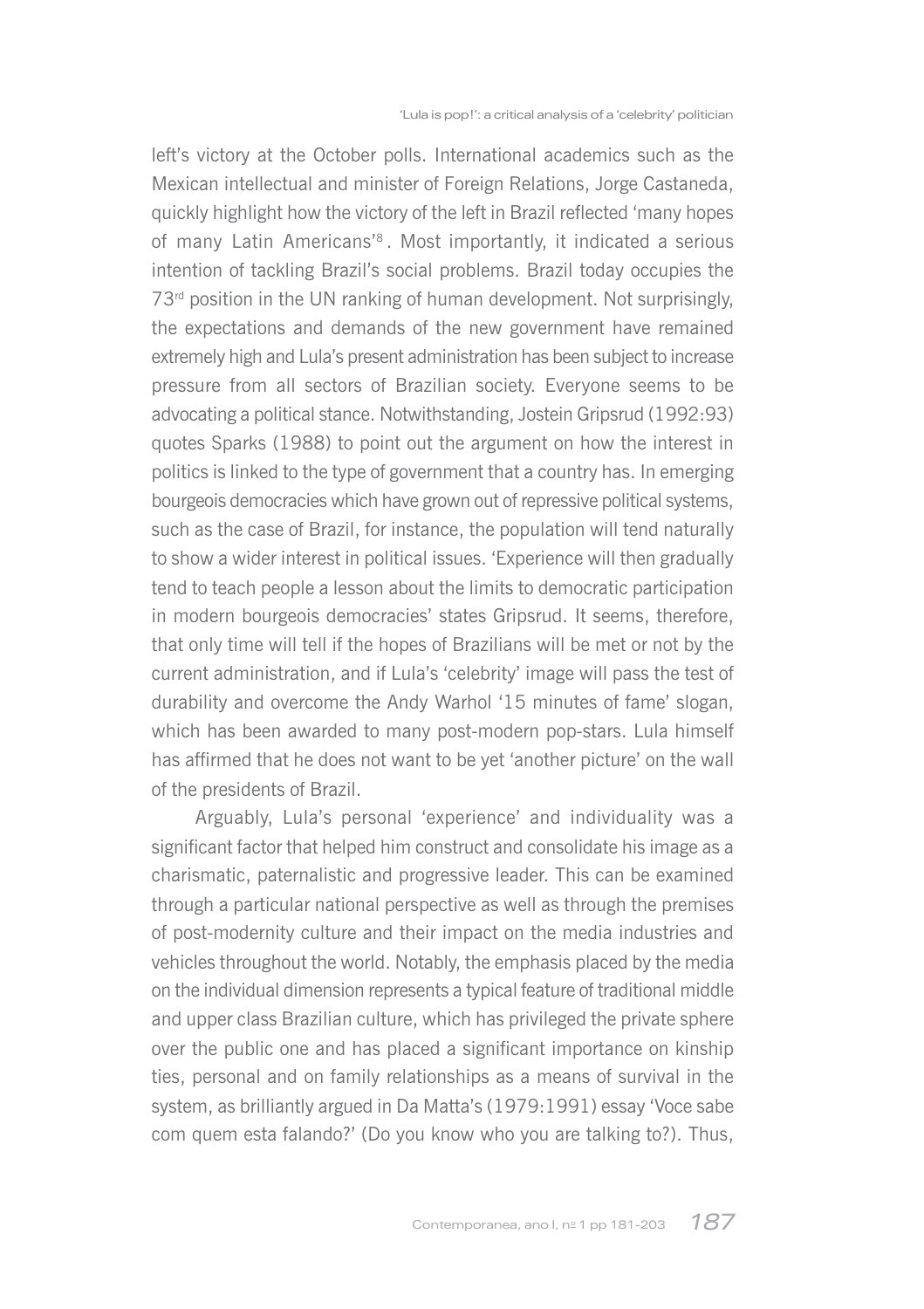Lula was able to articulate his discourse within the realm of the personal by combining an image that included an appeal to take care of 'the people' and be a sort of 'father' to them (i.e. 'I am the only candidate that can save Brazil'), a progressive stance which defended the combat of hunger (Hunger Zero), the end of illiteracy (Brazil Literate), the creation of jobs and the improvement of public education and health with a more conservative position regarding the maintenance of the political economy model of the former government.

In her article on the 'Category of Experience, Project of the Self', Angela McRobbie (2003) has been overly negative towards the public exploration of the self, associating this with the so-called 'evils' of postmodern life and its emphasis on superficiality and individualism. This is evident when she argues that the 'project of the self and experience in popular and commercial culture acts as a compensation for the ills of individualism in a post-social era'. On the other hand, Pierre Bourdieu (1999) in The Weight of the World – a text that has been criticised by McRobbie in A Mixed Bag of Misfortunes - has defended in the postscript which contains a collection of interviews of people's 'experience', that one must acknowledge the effect that the exposure of suffering of certain subjects can have on other people's lives. In other words, Bourdieu has stated how people can understand that their suffering 'can be imputed to social causes', and therefore they can 'feel exonerated' (1999:629). Thus, this process creates naturally the feeling of identification with the 'suffering subjects' by those who have 'experienced' similar situations (i.e. unfair job dismissal, feelings of despair concerning lack of money, etc) in their lives.

Many Brazilians identified maybe more with the suffering that Lula had experienced in his personal life and less with the ideology and values of the Worker's Party as such, which for many were not easily understandable and, in general, had little appeal in comparison to the more 'exciting' factors surrounding Lula's life. The possibilities of identifying with these aspects were thus created by the media and the massive coverage that was given to Lula's victory in what was perceived by some as a typical case of a melodramatic reality show at its best. The media in Brazil, exemplified by the private television Rede Globo - which is considered to be the fourth largest in the world - and the main national newspapers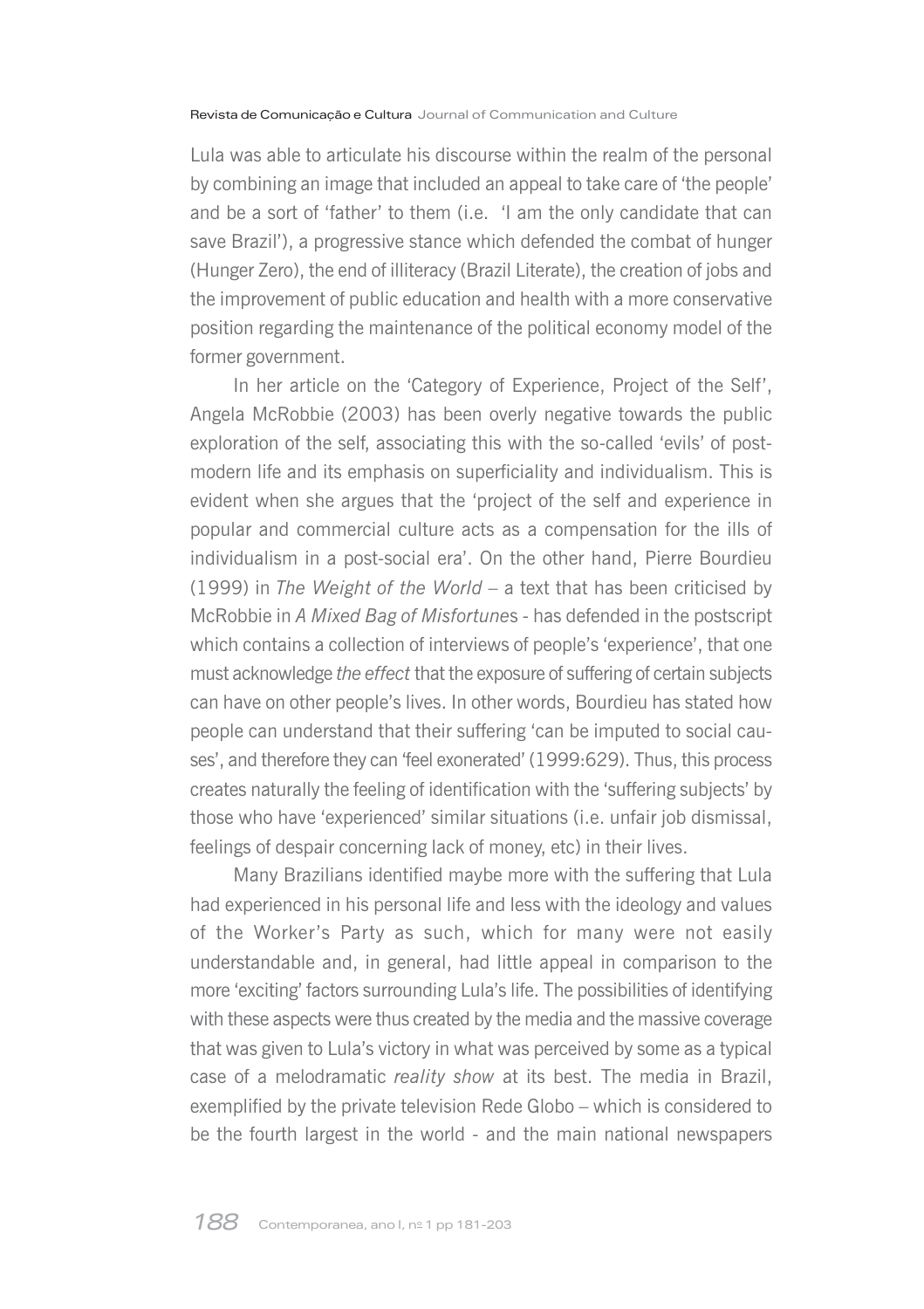(Estado de Sao Paulo, Folha de Sao Paulo, Correio Braziliense, O Globo, and Jornal do Brasil), all attracted in similar ways a wide audience/public/ readership with stories about Lula's 'experience' as a son of illiterate parents who came from the poverty-stricken Northeast of Brazil and made it as a union leader and national politician. We were told many times how he overcame years of suffering and hardship as an immigrant worker in urban Sao Paulo, the biggest city in Latin America, and how he was badly treated by his father and was brought up by a single mother, how he lost his finger working in a factory, was arrested in 1980 and spent one month in jail and how his first wife died, among other melodramatic stories.

Editorials in the conservative newspaper Estado de Sao Paulo and other stories highlighted how a significant number of people voted for Lula mainly because of his personality, and not because they supported the Worker's Party. According to the editorial 'Lula foi o grande vencedor' (Lula was the great winner) published on the 29<sup>th</sup> of October 2002, most of the '53 million people who elected Lula voted for candidates of the other parties for governor of State, senator and MP. Another editorial published on the same day entitled 'Nao havia 'onda vermelha' (There was no red wave) was quick to highlight that the Worker's Party had increased their numbers in the Chamber of Deputies, being the biggest party there, but had not managed to obtain a wide majority in Parliament, which meant that they would depend on alliances with the opposition forces to approve their own projects. The identification with 'a simple man from the people', so the media told us, was what made possible the engagement of a wider public in a humanistic social project for the country, but this did not mean that the country was going 'red', according to Estado de Sao Paulo.

Notably, the Brazilian elections stand out in a curious way as a counter-tendency to McRobbie's argument of the 'celebration' of experience as part of a post-social era. What has happened in Brazil, so it seems, has been the exact opposite. We have lived so far in a *pre-social* epoch. By the term pre-social, I mean the fact that Brazil has never had any form of strong Welfare State similar to the European one. In spite of the introduction of worker's laws in the 30's by the government of Getulio Vargas and of the existence of a public service sector in the country, public education and health services in Brazil are appalling and the overall social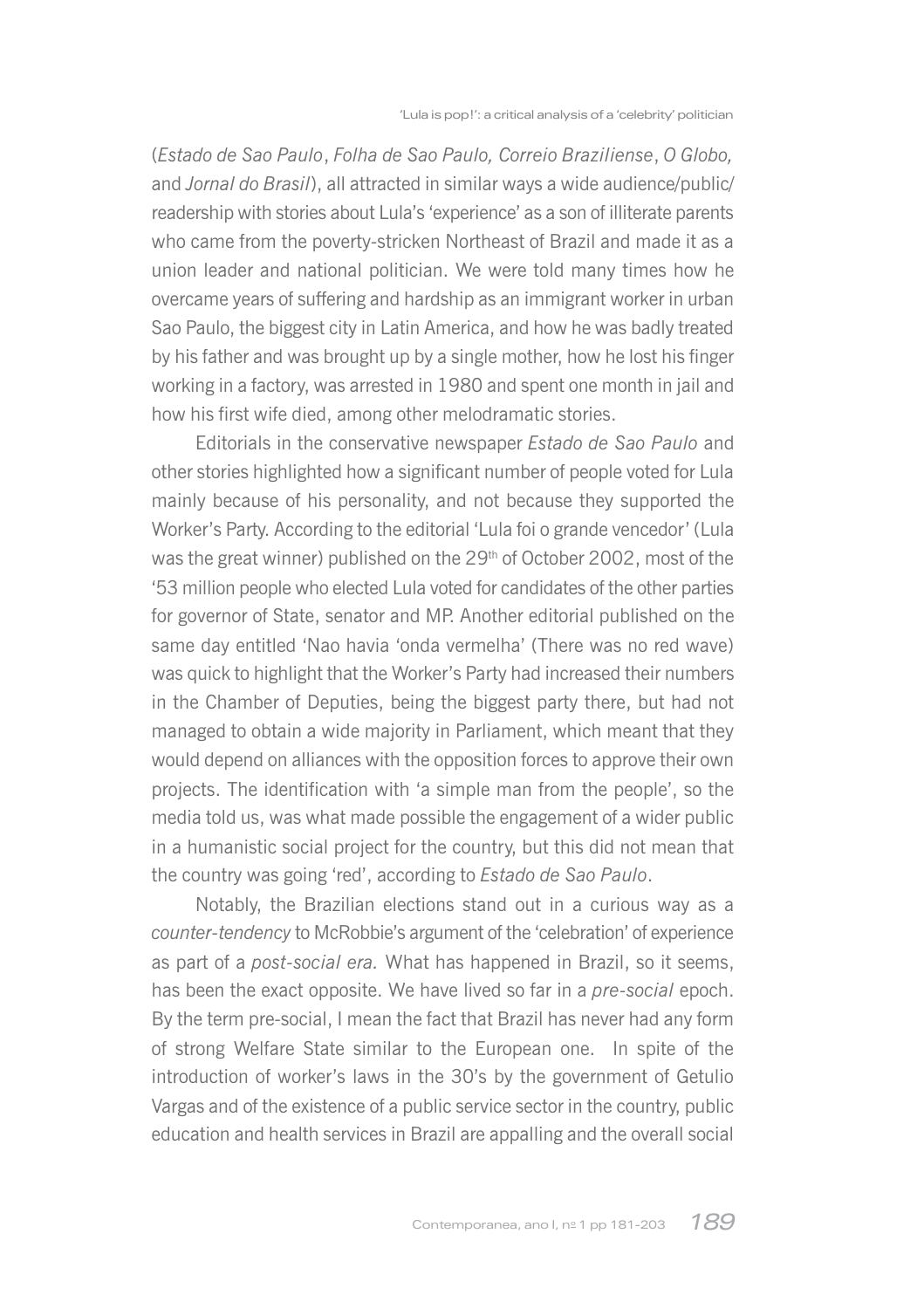indicators are frightful. According to sources such as the UN Economic Commission on Latin America and the Caribbean (FCLAC) and the Brazilian government, the illiteracy in 1990 was of 18,9% and the infant mortality of the period from 1990 to 1995 was at the rate of 56.5 thousand live births. For what can be considered the first time in the history of contemporary Brazilian society, a political programme put the country's drastic social problems on the top of the agenda.

Such factors oblige a rethinking of the negativity towards the concept of 'celebrity' and its 'natural' inclinations towards forms of extreme individualism. In the Brazilian case, the elections seemed even in some ways to have re-defined the idea of national Brazilian identity in the context of the wider inclusion that accompanied the victory of Lula and the Worker's Party in the country. They also recaptured (lost) sentiments of solidarity and companionship and, much in the same way as in the scene of the citizenship caravan, they gave voice to someone from the people to speak in their name. Furthermore, for some, the Brazilian 'experience' is pointing towards different winds of change than the ones detected in Europe at the moment, which is seeing a questioning of the Welfare State in the continent as well as a rise in far right-wing governments in countries such as Spain, Italy, Holland and Denmark. During his visit to the UK in June as president of Brazil, Lula was signalled out by Anthony Giddens as a man that could be capable of 'changing the world'<sup>9</sup>. Notwithstanding, soon after the victory of Lula in Brazil, the British historian Eric Hobsbawm accentuated the importance of the Brazilian 2002 elections and how they were crucial for the world to see a Latin American country 'rejecting the model of globalisation dictated by the IMF and the US', something which has not happened in Brazil, although the country has reached a new level of maturity in its negotiations with these international organisations.<sup>10</sup>

## Charisma, stardom, celebrity: a discussion of concepts

Before engaging in the examination of the use by the media of Lula's personal experience and how this validated the project of the Worker's Party of creating a social possibility for the country, I will endeavour to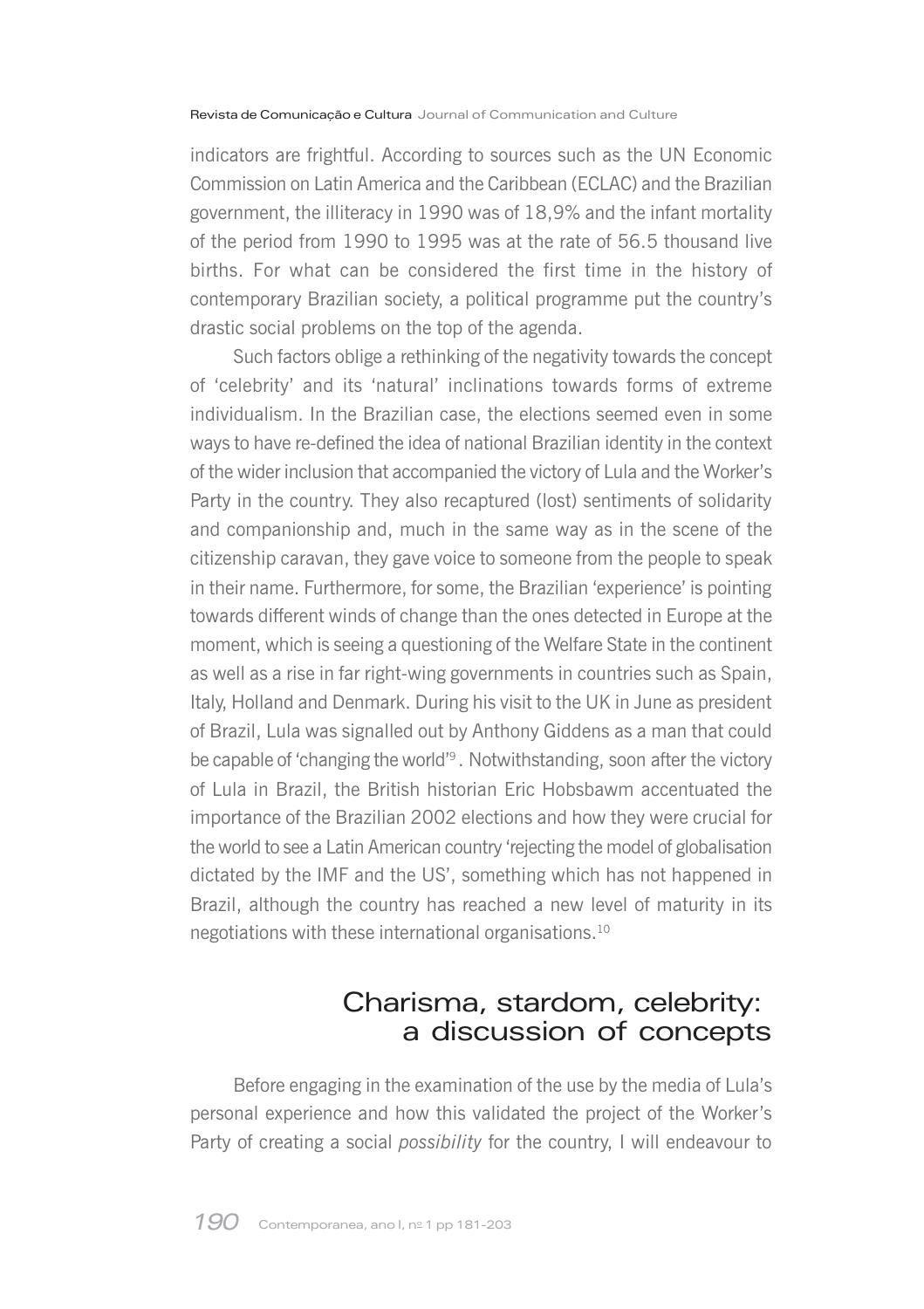define some key concepts and, most significantly, of what I mean by the term 'charisma'. Firstly, I would like to make a parallel between 'charisma' and 'stardom', highlighting how the latter term has been heavily charged with negativity. According to Richard Dyer's (1998) ground-breaking study on stars, Edgar Morin (1960:134) underpinned the argument that the 'internal characteristics of the star system are the ones of grand-scale industry...and financial capitalism'. Morin offers an analysis of star system as pure manipulation when he accentuates that the star system is the 'fruit of all fabrication'. Dyer, on the other hand, has reworked this concept in film studies and has emphasised the ideological implications and values behind the term stardom, citing Barry King (1985) to stress how stars have occupied a position in the establishment of certain social roles and types, and how these social roles have 'real consequences in terms of how people believe they can and should behave'. (1998:8). According to Dyer, King states that it is '..how people are represented as being in the mass media is going to have some kind of influence (even if only by reinforcement) on how people are in society' (1998:8).

It is this notion of the ideological dimension of the star persona, or celebrity, that I want to retain and associate with charisma. In Lula's case, as of other major 'celebrities', the charismatic qualities of the individual appear as crucial elements for the creation of a star persona image. As noted by Max Weber (1968), charisma is a 'certain quality of an individual personality by virtue of which he is set apart from ordinary men and treated as endowed with supernatural, superhuman or at least superficially exceptional qualities'. In his preoccupation with linking freedom and creativity with charisma. Weber also enhanced the destructive tendencies of charisma. pointing out its intriguing connections with routine and bureaucracy. Curiously, the 'destructive' tendencies and the creative nature of Lula and the Worker's Party - their insistence on more flexible and less bureaucratic approaches to government policies and spending, such as the adoption of a form of decision-making over municipal budgets which includes public participation, the 'Orcamento Participativo' - were put in the foreground many times in the media, both in a positive as well as in a negative light. Lula's charismatic qualities were highlighted in the media, which pinpointed to the identification that he was capable of creating in the 'crowd' during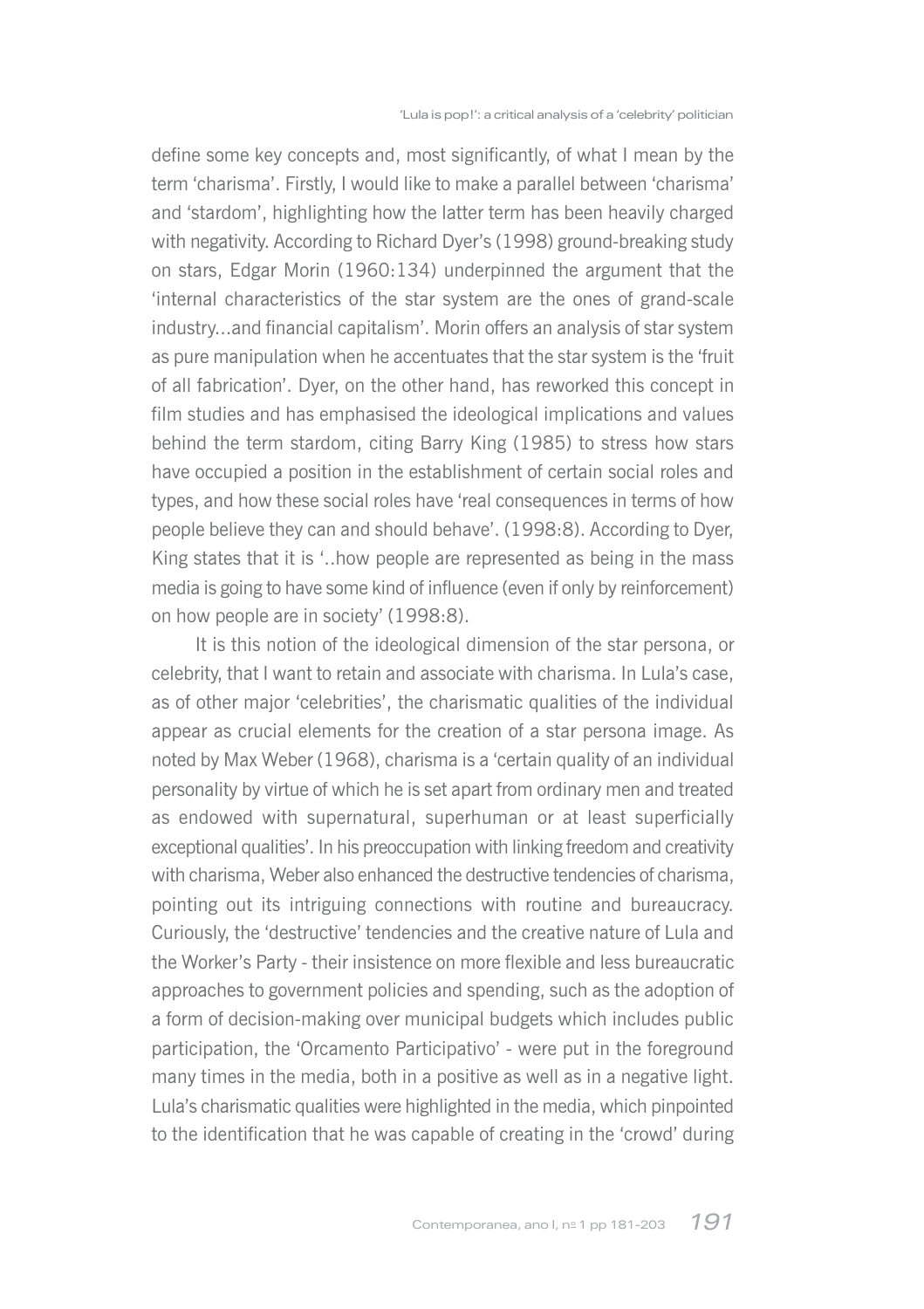public events, to his much improved communication and presentation skills, and also to the Worker's Party commitment to social governmental spending as well as to their ethics and to Lula's alliance with various sectors of Brazilian society. It was through such media discourses that the construction of the 'celebrity' status image that circulated Lula during the campaign, and that has still clung to him in Brazil and abroad, started to emerge. They took definite shape with the emphasis that followed on Lula's 'personal' experience.

Firstly, though, it is worth noting that my defence here is not in favour of a 'better' form of celebrity status that can be associated with Lula, as opposed to a 'worse' form that would be more linked to second-rate Hollywood stars and their 15 minutes of fame, for instance, as perhaps would seem the case and, thus, would fit adequately McRobbie's analysis. Writing on the national hysteria and mourning surrounding the death of princess Diana, Jacqueline Rose (1999) argued upon 'different' approaches and versions to a celebrity status, and affirmed how one might sustain that a celebrity 'on the left' could be perceived as 'different' from the others, since 'any self-aggrandisement is offset by the collective good aimed at by their necessarily public commitment' (1999:10).

Instead, I would rather suggest that Lula's star persona embodies certain values of solidarity and hope that redeem the emptiness and apathy characteristic of the previous decade, and that his charismatic leadership is somehow caught in the realm of his own personal experience, and that this has been crucial for stimulating a national (?) commitment to a new social project for the country. Therefore, instead of affirming that Lula's star persona embodies dominant values, or reinforces some aspects of the prevailing dominant elite ideology, the suggestion that seems more appropriate is to view this politician as representing social values that were to some extent in crisis. This argument has been made by Dyer (1998) in his analysis of stardom. As already mentioned above, Lula reflects the hopes and demands of many Brazilians for a better country and he reinforces values that had been until recently in sharp decline, such as solidarity, utopia, fraternity, taste for politics and citizenship. As Da Matta (1979:1991) and Jose Murilo de Caravalho (2001) have pointed out in their studies on citizenship in Brazil, the country has always lacked a strong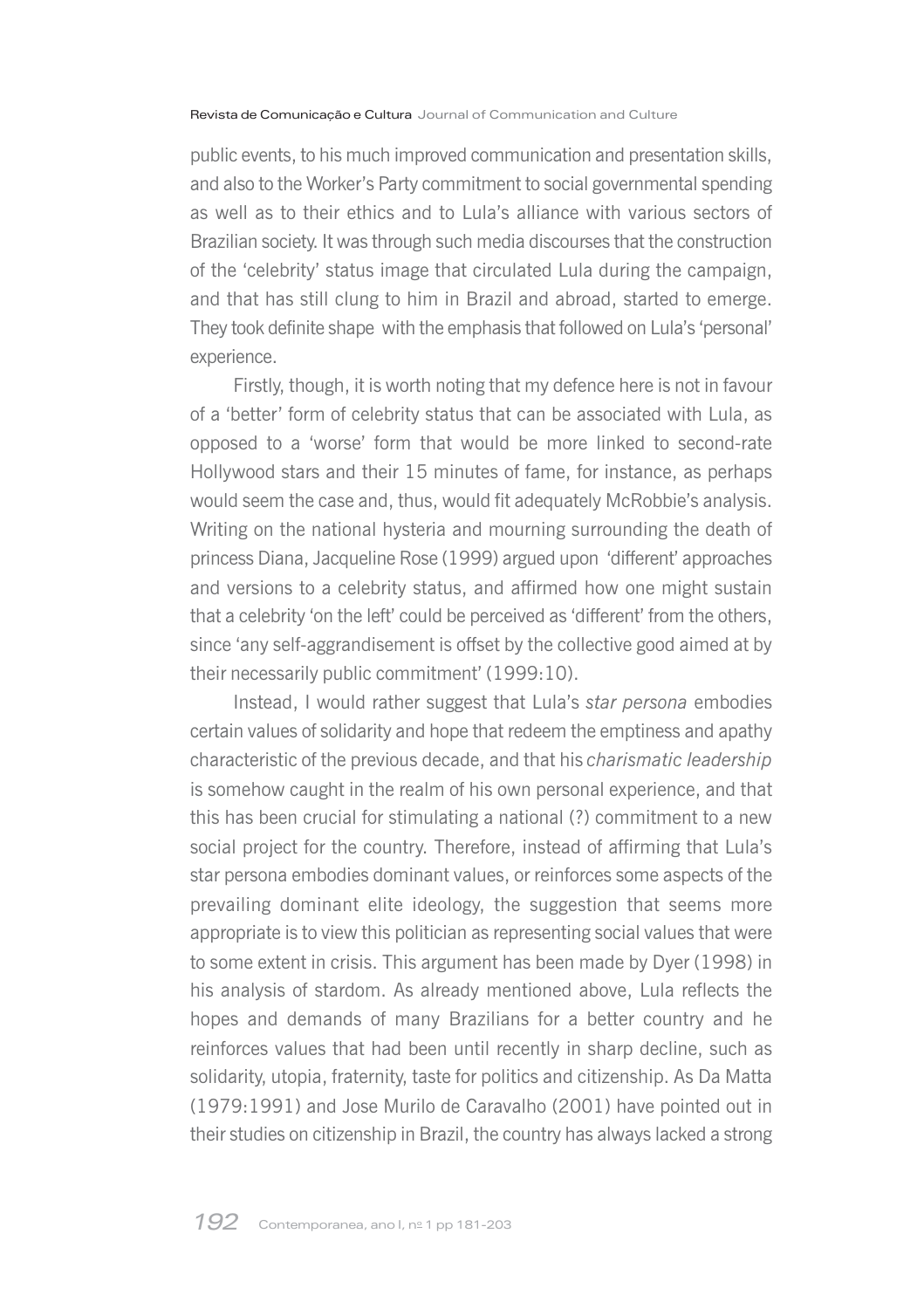civic culture, something which is the result of a colonial legacy and of the authoritarian and repressive character that has long marked Brazilian society. It seems possible that such a character trait can be created in the collective conscious of Brazilians in the near future, in the midst of the current euphoria and hope concerning the emergence of a better country as a consequence of the changes that have been taking place in Brazil after the 2002 elections. What one hopes for is that this civic culture can be capable of transcending mere off-season Carnival euphoria, resulting in concrete governmental policies which can promote a more just, equal and democratic society for all of Brazilian citizens

In his study of charisma as a vital element in the building of institutions, Weber (1968) pointed out that most studies concerning charismatic leaders in the literature of new countries have highlighted how such personalities emerged in abnormal situations of crisis and stress, and that these figures are interpreted in accordance to the disturbed events in which these countries find themselves. Nonetheless, this does not mean that only the people who have 'disturbed tendencies' are the ones more likely to be receptive to charismatic leadership. We have seen how Lula's wide support included most segments of Brazil's social classes, all of which voted accordingly to their own 'personal' interests, but also in the name of utopia and hope. They were not necessarily 'disturbed' in the pathological sense, although they felt unease with Brazil's socio-political and economic crisis. Furthermore, the concept of charisma is complex and can embody not only noble ideas of creativity, individual genius and freedom, but also religious and political fanaticism as well as social turmoil. As Eisenstadt states in the introduction of Weber's work.

"It is in situations of stress or, to use Durkheim's term, of anomie, that more and more people tend to feel helpless, alienated and disorientated and feel that society in which they live is the meaningless and normless; thus their own pathogenic tendencies become strengthened....." (1968: xxiii).

Having emphasised the situation of crisis as a determinant element for the emergence of a charismatic leadership in new developing countries, and highlighted some values associated to Lula's star persona, I wish now to turn to an important factor that contributed to the historical election of the left-wing government in Brazil: the category of individual experience.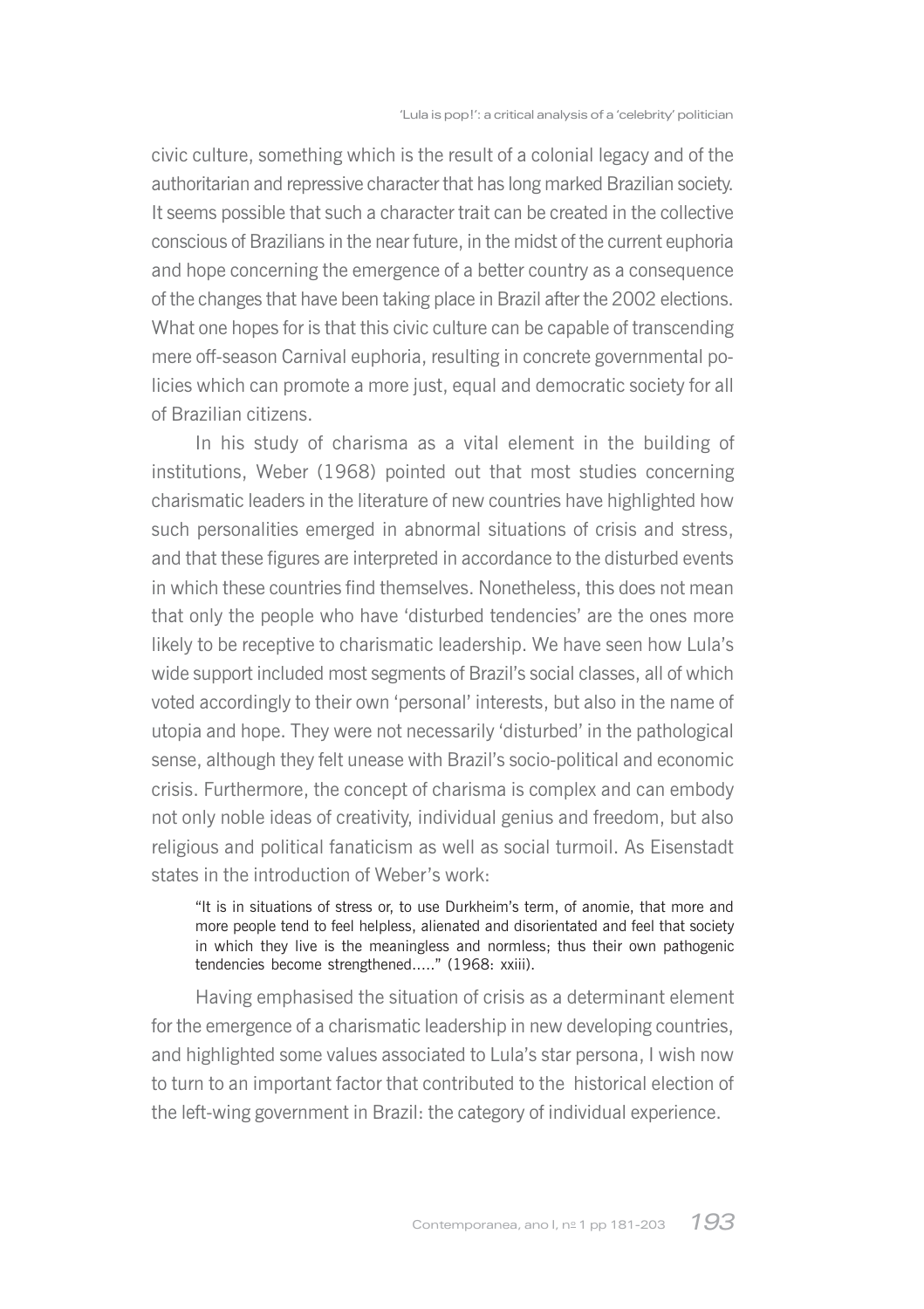### 'Bearded frog' or pop-star?: a critical analysis of the construction of a charismatic leader

The victory of Lula at the October 2002 polls received a massive coverage from the press, which explored widely the elected president's personal experiences and years of suffering, with all the main television stations conducting special features on his life, culminating with a historic live participation of the previous Worker's Party candidate in TV Globo's Jornal Nacional. Many segments of the mainstream press and some political scientists were quick to point out Lula's individual victory, and not that of his Worker's Party. The national newspaper Estado de Sao Paulo<sup>11</sup> stressed that the 53 million Brazilians who elected Lula voted exclusively on the individual, and therefore minimised the arguments concerning an ideological victory of the left. According to another story in the same paper, 'Brazil voted on Lula but not in the Worker's Party<sup>12</sup>, numbers were given to support the claim that the Worker's Party did not do well at all in the polls in the states of the country. Even the former president, Fernando Henrique Cardoso, gave interviews stressing that his rival won the elections significantly due to the fact that he is 'a good person', and much less on the assumption that the left presented a project for the country and was successful in this bid. This analysis, however, was not pushed to its limits by the other newspapers, although some segments of mainstream public opinion worked within the realm of disassociating Lula's more centre-like image from that of the Worker's Party, still viewed by conservative segments of the elite as fragmented and radical.

In short, the mainstream press chose to stress on the personal attributes of the new leader above many other factors and there was a wider coverage of Lula's personal experience and personality than details of the party's ideas for the country in major areas such as health, education and employment. Regardless of the attempts to undermine the influences of the values of the Worker's Party in Lula's victory, which can be said to be justified in historical elite prejudices towards the 'radical' segments of the left-wing party, it is worth discussing the implications of the 'personal' experience of Lula more fully. Firstly, it must be noted that the marketing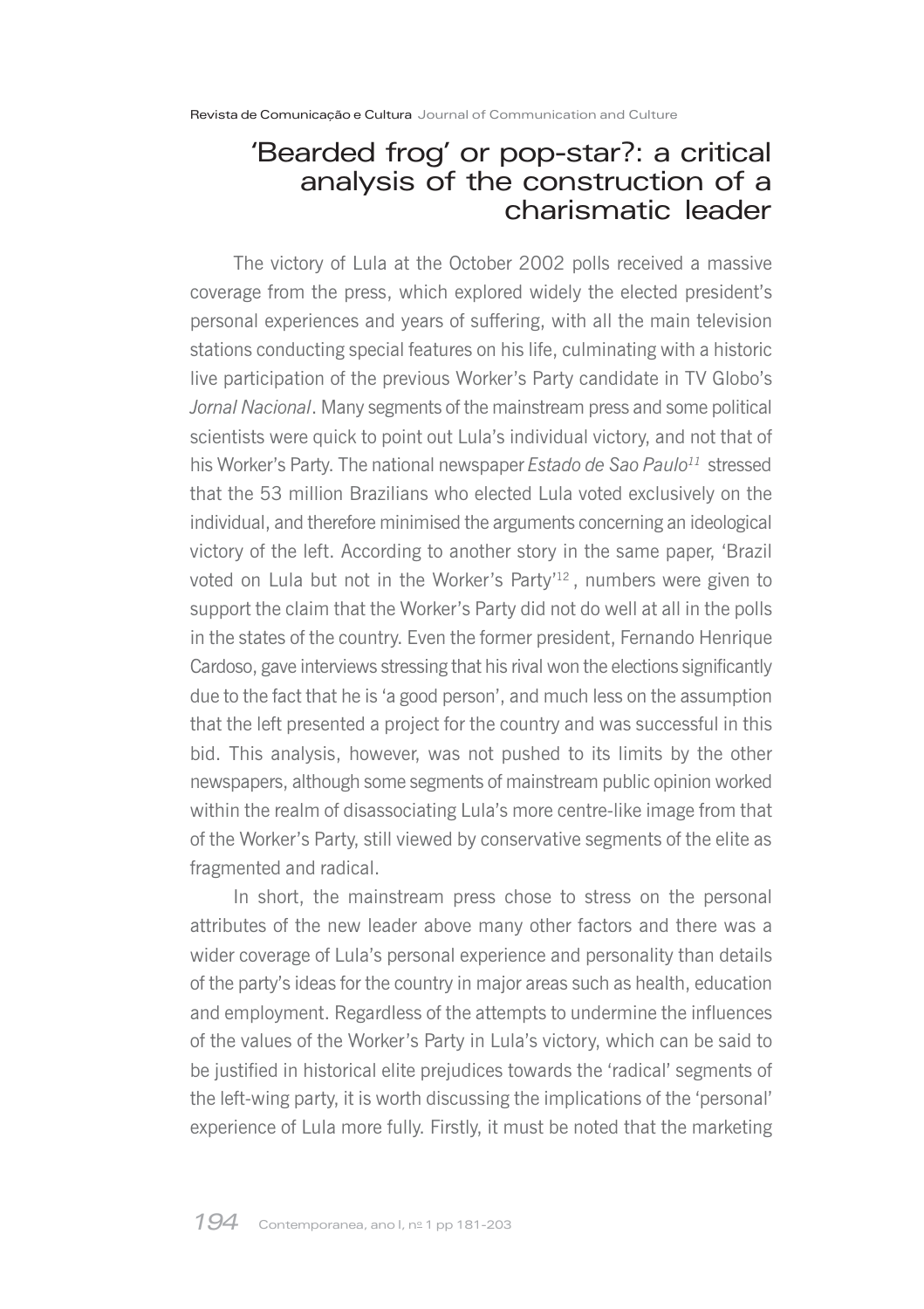strategies dictated by the publicity man Duda Mendonca for the Worker's Party campaign to the presidency worked as a form of adding fuel to the 'celebrity' chase and the 'reality show' that so much attracts contemporary Western media. Lula's 'transformation' into a statesman from his previous radical union leader image was emphasised more than the collective ideals of the Party, although the promise of creating 10 million jobs was one of the main headlines in the media. Moreover, the political scientist Elis Rejane from the federal university of Rio Grande do Sul (UFRGS), mentioned how the emphasis on Lula's individuality in the PT's marketing campaign was manifested even in his changed speech, which shifted from the 'we' characteristic of his union leadership role to the 'I' associated with personal authority and charisma. She also detected a loss in much of Lula's 'radical rhetoric', which gained a smoothness in order to create empathy and cooperation with a wider public, and was thus capable of transcending the party's 30% of faithful votes.<sup>13</sup>

Amid Brazil's harsh socio-political and economic crisis and 'defeated' neo-liberal policy - which on one hand contributed for voters to look beyond the traditional representatives of the country's elites to other segments of civil society and politicians - and the still rooted prejudices in Brazilian society towards tackling social issues and dealing with conflict, PT's marketing strategies paved the way for emphasis in the media's public sphere on the personal 'experiences' of Lula. The current president's mixed bag of misfortunes, to use McRobbie's phrase, contributed to shake apathetic and highly individualistic crowds from the poor to the middleclasses, each preoccupied in their own way with personal problems such as unemployment and violence. The specialist in leadership Eugenio Mussak, who teaches at the Human Resources of the University of Sao Paulo (USP). placed Lula as the symbol of the typical Brazilian man and pointed out how this reflected the country's hopes for change. 'He is the type of guy who came from the Northeast of the country, who has experienced many difficulties and has been fighting for a long-time, yet has never been corrupted'<sup>14</sup>.

As stated before, the emphasis on the personal experience seems to be very much a component of traditional and patriarchal Brazilian society in its exaltation of paternalistic and authoritarian figures (Da Matta, 1979).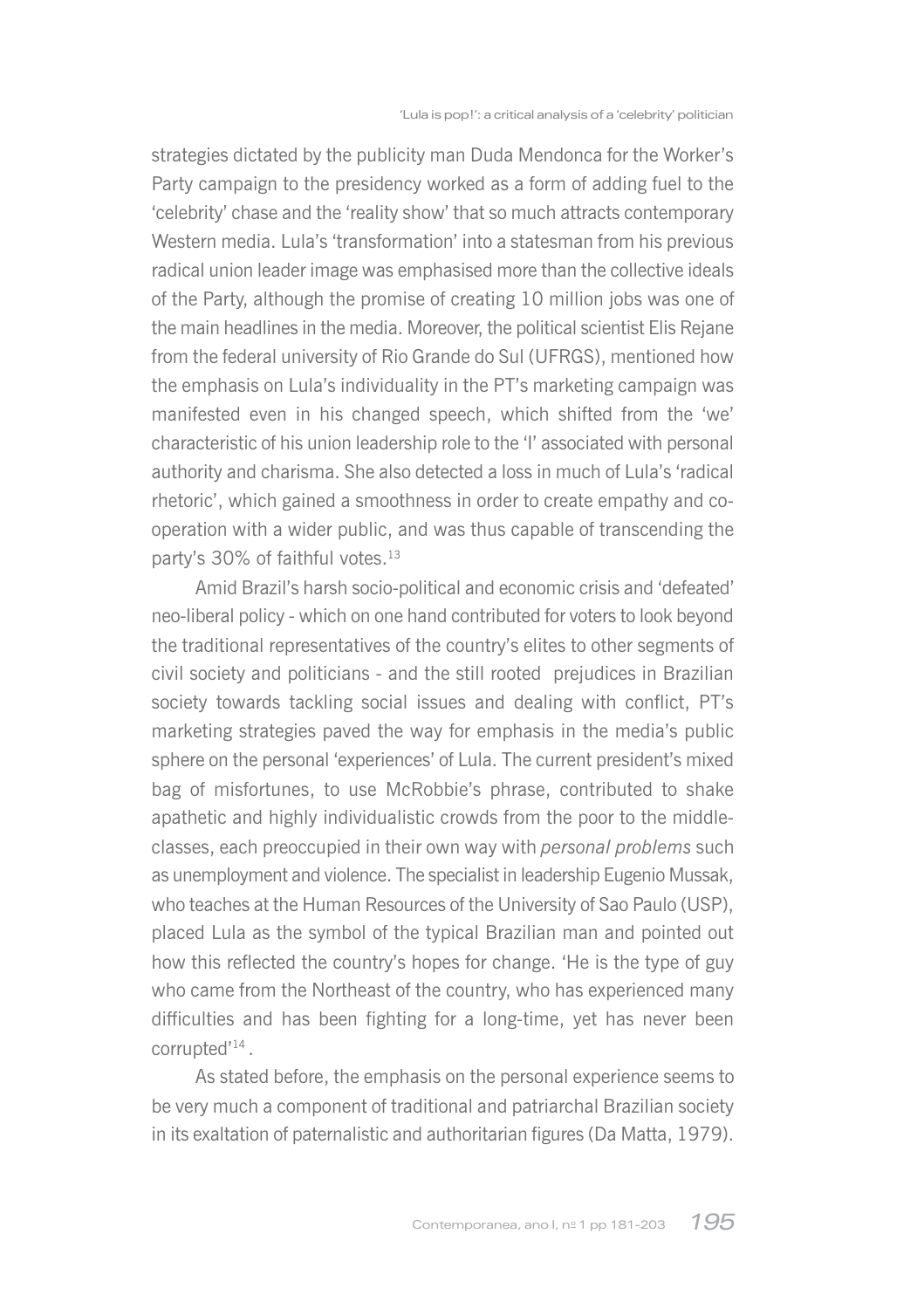The anthropologist has described how traditional societies such as Brazil operate within a framework that privileges closed and elitist networks of personal relationships from which no one can escape from and has suggested that certain 'superpeople' in Brazilian society dictate models of behaviour to the large majority. The senator from Bahia, Antonio Carlos Magalhaes, and the media magnate, Roberto Marinho, owner of Brazil's media conglomerate Organizacoes Globo, who died in August 2003, for instance, have been amongst Brazil's most powerful 'super people'.<sup>15</sup> Da Matta has traced also the main characteristics of Brazil's social and political system, one which is intensely worried with authority, hierarchy and with 'everyone in their proper place'. According to Da Matta, Brazil's power structure is one in which 'better off people are fully convinced that they have 'class' and that they are special and entitled to treat others with political indifference and contempt' (1979: xi).

Notably, Lula's charismatic leadership has reworked the classical figure of Brazilian authority and has embodied other values such as solidarity, combining the paternalistic element that is so in tune with Brazilian culture with a more flexible, less hierarchical and more 'closer-to-the-people attitude'. These have been key components of his unique celebrity persona. As Dyer (1998) reminds us in his analysis of stars: they must be great and ordinary at the same time. Stars must be 'just like anyone of us'. Thus, if first Lula's 'ordinariness' was one of the main reasons for his high rates of rejection in previous elections – many of the poorer people in Brazil felt very uncomfortable with voting for someone 'just like them', for they were too used to voting for the classical repressive and elitist authority figure exemplified by Da Matta's 'super person' -, in the 2002 elections this 'ordinariness' was a charismatic and positive quality. Lula's 'ordinariness' was made evident in a series of marketing strategies that distanced him from his union leader image, approaching him more to the people through an emphasis on certain elements of his 'ordinariness' and on his personal experience. Polls indicated that Brazilians felt deceived by previous leaders and were unhappy with the current economic recession. They felt that they needed someone 'honest' and 'good' and 'just like them' to try and change things.

Lula's marketing strategist, Duda Mendonca, adopted a series of policies during the PT's presidential campaign which aimed to improve the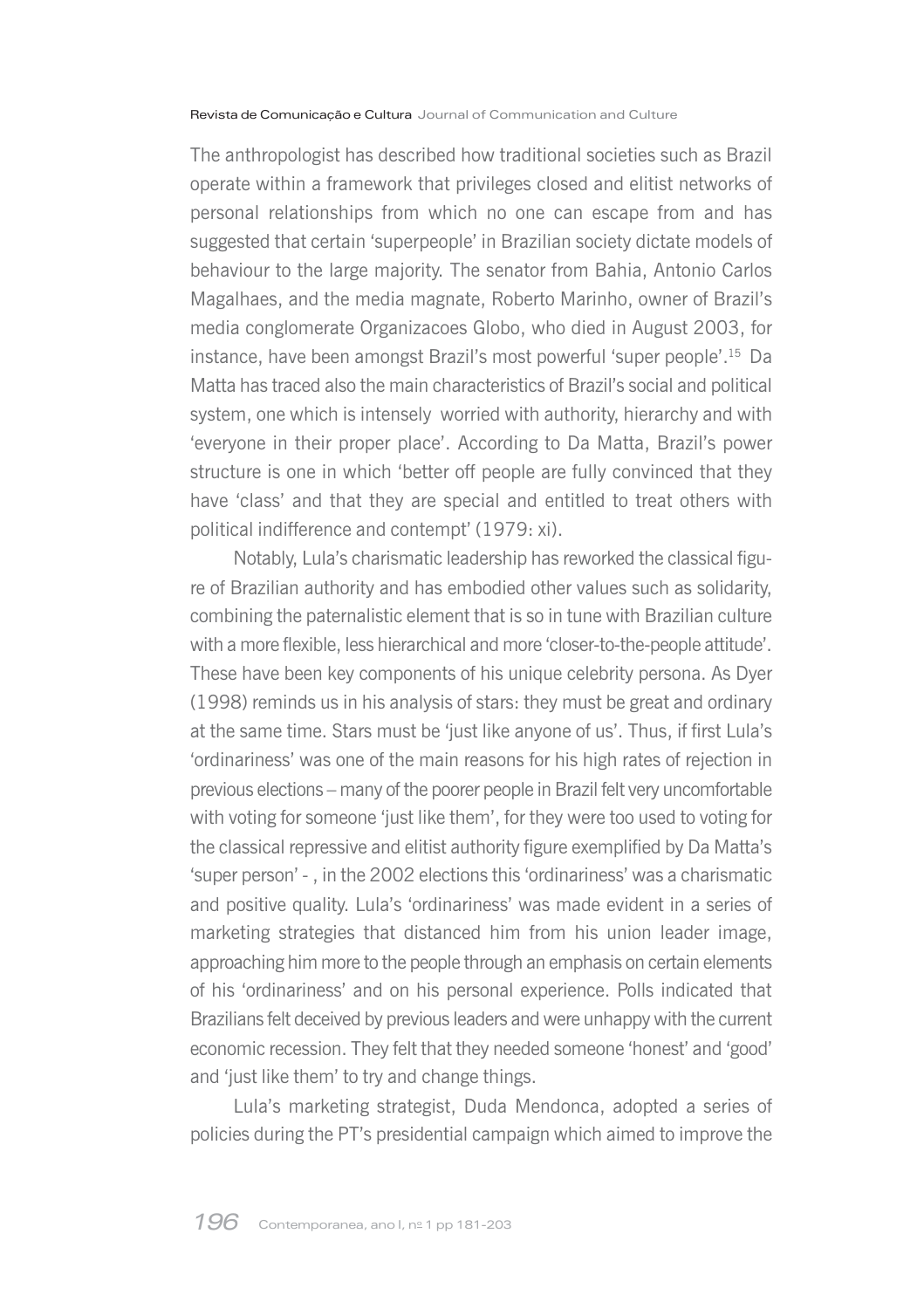politician's image in the public opinion. Here was an attempt to conquer both the conservative middle and upper-classes and the poorer segments of society that still showed prejudice towards a man similar to them. As has been widely emphasised in political science and in studies concerning the sociology of voting behaviour, the large and diverse layer which constitutes the middle classes in modern societies is an undefined group, and it is them that contemporary political parties aim at winning if they want to achieve consent and do well at the polls. It seems evident that it was an unemploved and impoverished Brazilian middle class, dissatisfied with the former government and with the economic recession in the country, that decided much of the 2002 elections.

Furthermore, according to the mainstream press, Lula was often told during his campaign by his advisers to take better care of himself. He was given lessons and lectures on presentation and communication skills and was made to wear a suit and tie and pose to photographers as a statesman. Lula was also asked to smile more and make jokes in public, shifting away from a 'bad-humoured' and 'angry' image associated to his role as a union leader. In due accordance to Brazil's culture of aversion to conflict and crisis, as highlighted by Da Matta (1979), Lula adopted a more harmonious stance in his public appearances, controlling his criticisms and ceasing to attack his enemies and the 'reactionary elite' that until recently were the ones who were doubtless about his victory. Instead, he took on a more moderate approach to Brazil's socio-political and economic problems and juxtaposed the slogan 'Lula is all peace and love' with an image of himself as a bit of an 'entrepreneur of the self', in other words, as a sort of 'self made man'.<sup>16</sup> Various press profiles compared Lula's childhood to a Charles Dickens tale and accentuated the suffering that he experienced in the hands of his ruthless and absent father, an example that has been used to highlight also his paternalistic tendencies. The story of how Lula lost his thumb finger whilst working with machines in a factory in the outskirts of Sao Paulo is perhaps the tale of Lula's life that was told more times in the press. The media also pointed out the close relationship that Lula had with his mother, who taught him to be proud and to stand up for himself. Nonetheless, Lula is certainly not the first or the last politician who has had his persona constructed through his past experiences. The former pri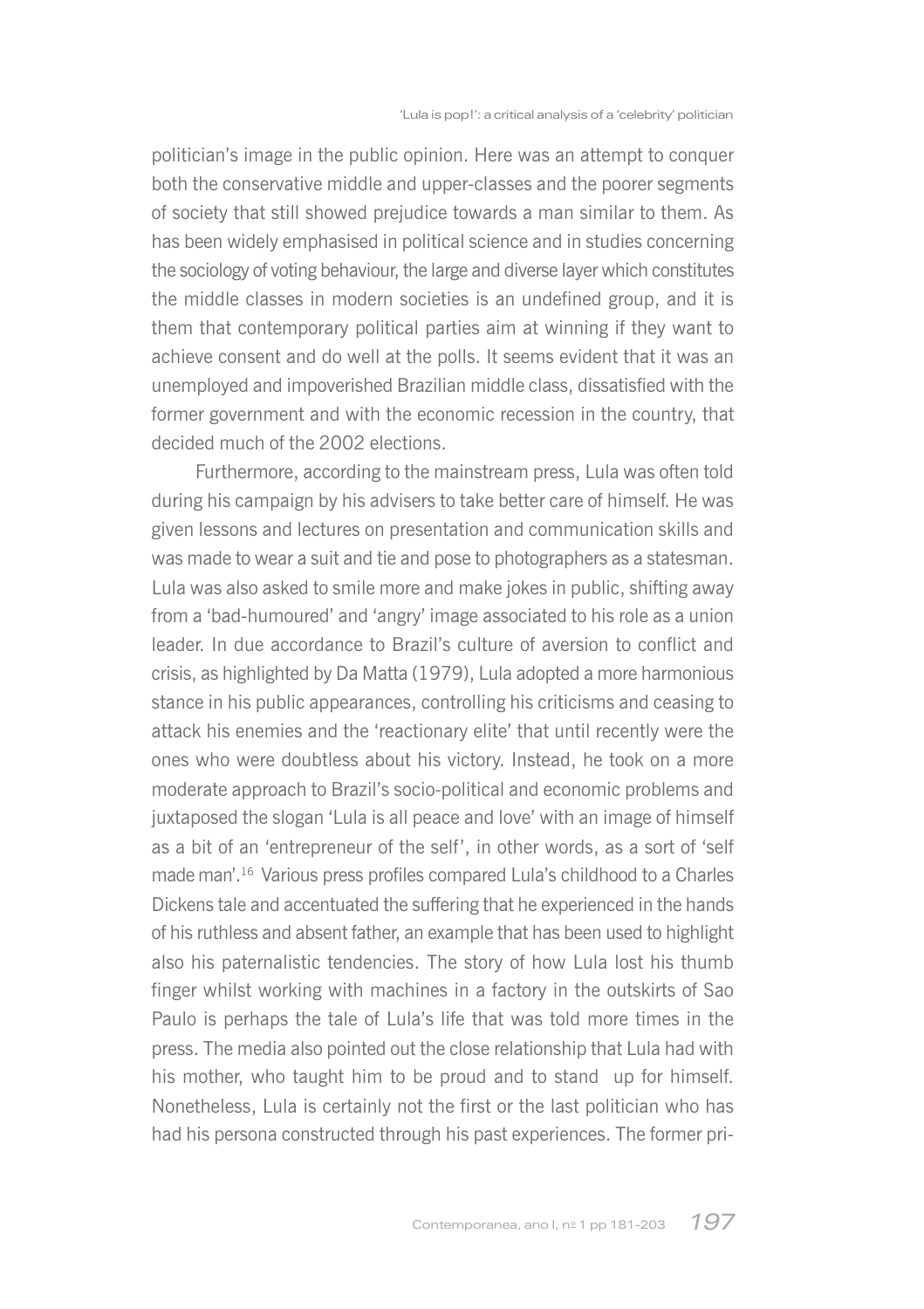me-minister of the UK, Margaret Thatcher, intelligently manipulated her past to construct an image of herself as a hard and powerful woman.

According to Dyer in his discussion of stars, Barry King has criticised the realm of personal experience for its depoliticising dimension. King considers the personal experience as a bit of devoid of politics, an opinion that is maybe shared by many who twist their noses towards the obsession with the 'personal' dimension in everyday capitalist societies. This suggestion is not shared by Dyer, who notes most significantly how 'we are so shaped and penetrated by our society that the personal is always political' (1998: 28). It is precisely this assumption of the political element in the personal that has been used in the construction of Lula's 'star' persona. Notably. the connection of the category of experience to Lula's campaign was not something unique of the 2002 elections. Lula's charisma building can only be understood fully and with greater depth if the events that made him run for 13 years for Presidency are included in such an analysis. As Lula himself affirmed in his first official speech as president. 'I am a product of a history and the result of the dreams of other generations<sup>117</sup>. Furthermore, such an examination would also have to include historical and socio-political aspects that created the conditions for the construction of Lula's star persona as it stands now in the light of public opinion. This essay is merely an attempt at initiating such a discussion. Weber (1968:22) has stated how the charismatic leader 'gains and maintains authority solely by proving his strength in life'. In brief, it is this 'strength' that Lula has proven to the public opinion that he has. Again and again we were told through the press how Lula was defeated in three earlier elections  $-$  in 1989, he lost for Fernando Collor: in 1994, for Fernando Henrique Cardoso, who was elected again in 1998. In spite of these 'misfortunes', the general outcome was that Lula turned out to be a winner.

Similarly to the 2002 elections but for different reasons, the 1989 round was considered of historical significance for Brazil. To the right, was the arrogant, spoilt, boyish good-looking kid of a rich family of the Northeast, Fernando Collor, preferred rival to the radical, uneducated, factory worker and 'bearded frog' that stood on the left, Luis Inacio Lula da Silva. Supported by the mainstream press and by Brazil's TV Globo apparatus, Collor won the second round of elections with a wide margin of difference from his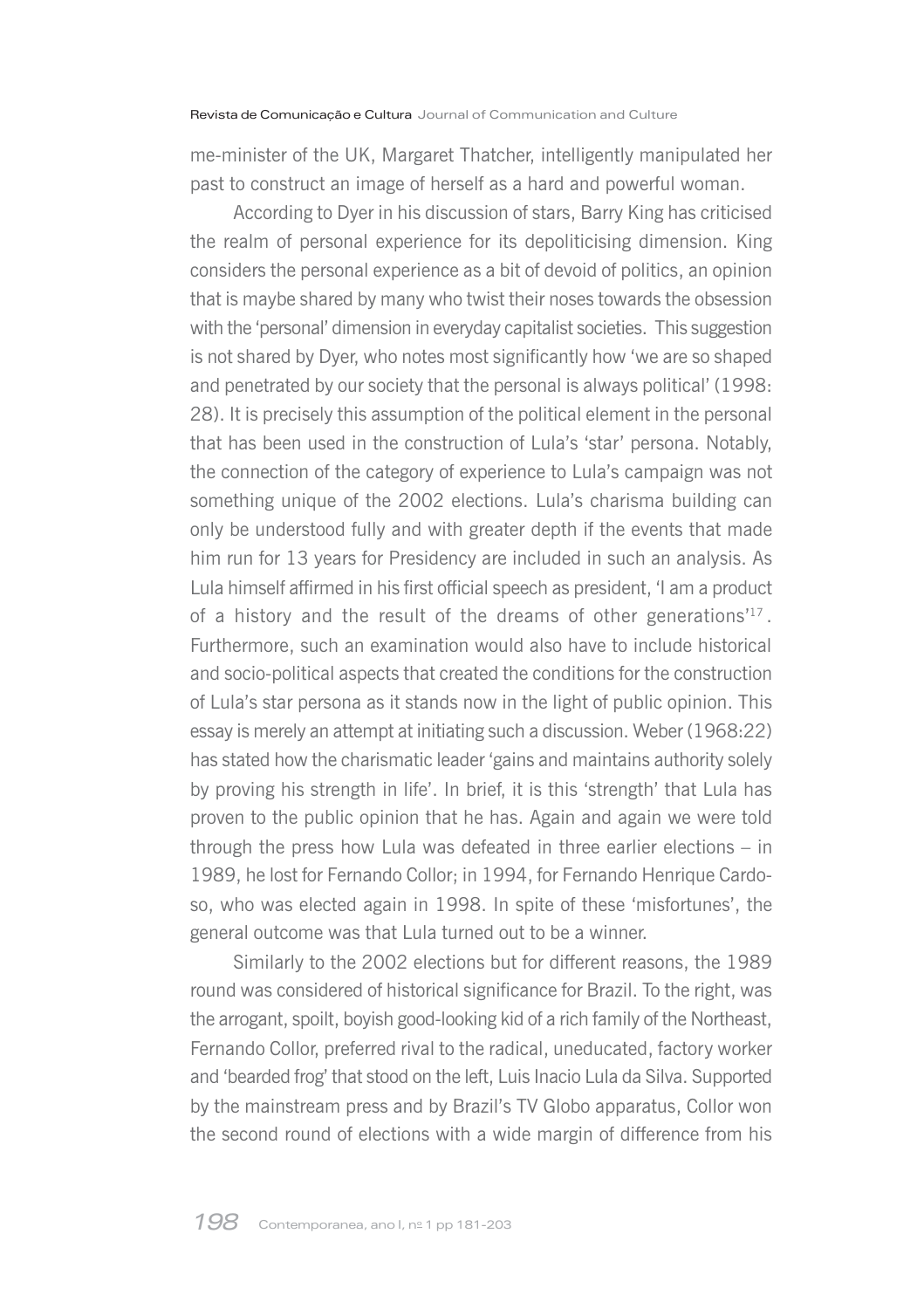rival Lula. Nonetheless, he was to be expelled from office two years later after the national outcry over the massive corruption scandal involving Collor and his close allies<sup>18</sup>. In the 1994 elections, Lula run for president again, but this time his rival was a much more acceptable candidate, a key political figure that received not only the support of the right, but also of the left intelligentsia. The political scientist and professor of the University of Sao Paulo, Fernando Henrique Cardoso, widely known and respected abroad for his theory on the dependency of the Brazilian economy and as an acclaimed university professor, won the elections sustained by the then recent success of the stabilisation plan (the Real Plan), which was launched by him when he was minister of Finance.

Fernando Henrique Cardoso's image was - and is - eternally contrasted to that of Lula's in the press, with the latter being seen as always 'not prepared', too 'common' and 'radical', having always a 'lack of something', a suggestion which implicitly seems to allude to a supposed envy that the latter has of the former, who seems always to have 'something' more than the other. Upset after being fooled by the megalomaniac speech and corrupt nature of Fernando Collor, Fernando Henrique seemed for the Brazilian elite to be the right candidate at the right place and at the right time, the only one capable of continuing the neo-liberal policies that the country was starting to adopt in conjunction with the rest of Latin America which included, among others, the privatisation of public sectors. Thus, on the 1<sup>st</sup> of January of 2003, Lula used his personal experience to put the social in the limelight, inaugurating what some have seen as a 'new' social democratic era never perceived before in the country. Lula announced in his first speech as president of the country that the combat against hunger - something which he himself had experienced - would be a top priority in his agenda for the country. His old image of the 'bearded frog' was replaced by a curious 'star persona' type. The former shoeshine boy and metalworker, born in a small town in the poverty-stricken state of Pernambuco 57 years ago, was only upset that his mother, whom he developed a close and warm relationship with, had not lived long enough to see him elected president.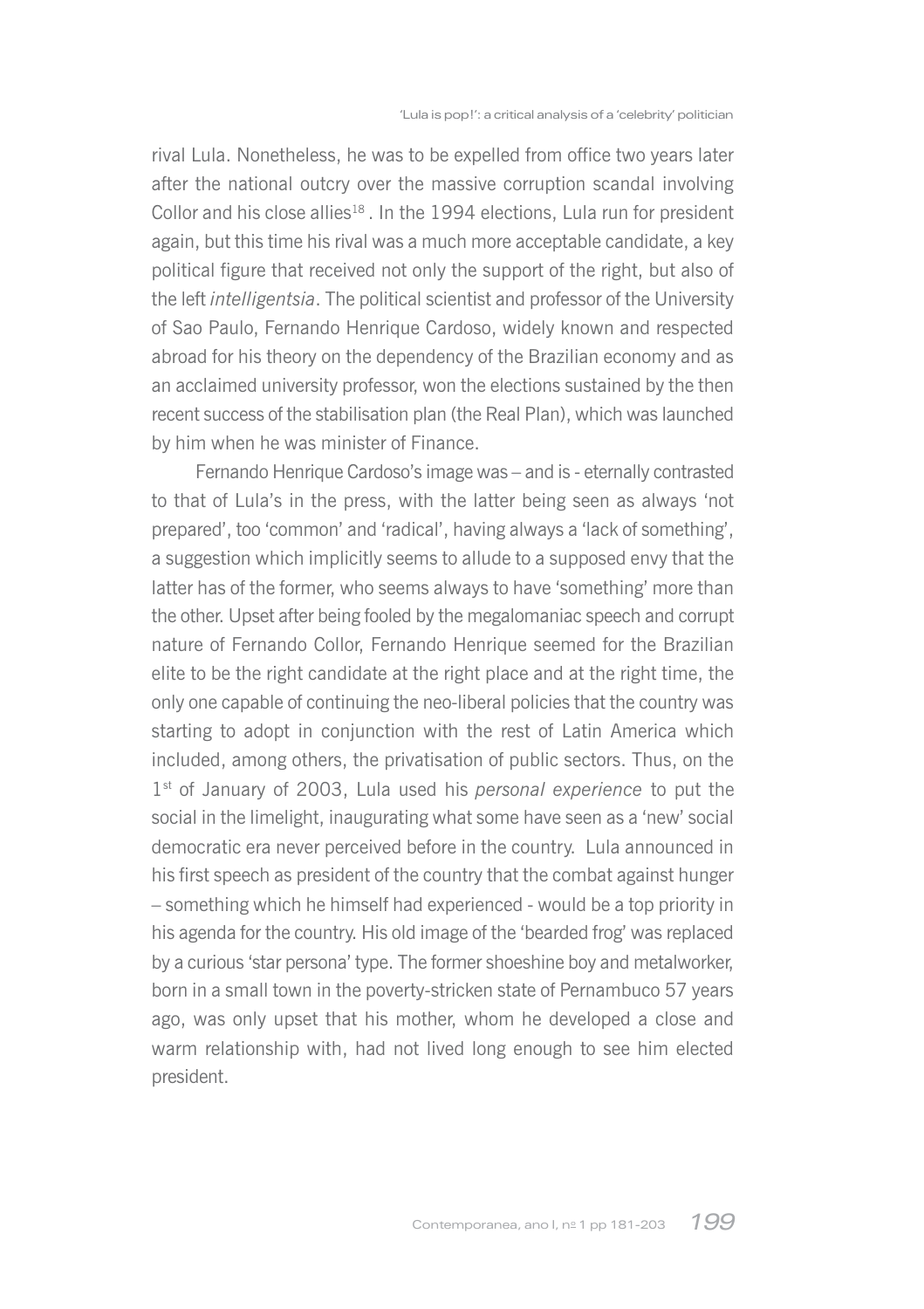## Conclusion

This piece has attempted to initiate a discussion on a different form of perception of the use of the category of experience, which has been disassociated from the negative implications traced in Angela McRobbie's discussion of the typicality of the 'cult of celebrity' in post-modern and post-social advanced capitalists societies. I have underpinned the argument that, in the Brazilian case, personal 'experiences' and misfortunes have been intelligent marketing strategies used to make apathetic 'audiences' – to use a media term – socially aware. Such has been the case of the construction of the image of Luis Inacio Lula da Silva in the last elections and also during his 13 year run for the Presidency of the country, although I have focused exclusively on the 2002 elections in this piece Moreover, Lula has been granted the presidency of the country based highly on the symbolism of the oppressive employer-employee relationship that has much marked Brazilian authoritarian society, as well as on the identification that 'the people' have with his curious working-class star persona. Nonetheless, one can compare the Brazilian experience to other forms of use of the personal as a means of image construction, which has been the case of Margaret Thatcher in the UK. However, it seems more appropriate to parallel Lula's star persona to that of Nelson Mandela, for instance, whose brilliant biography has managed to launch him as an international legendary figure. To cut a story short, it must also be stated firmly that the Brazilian case is an exceptional one which makes an analogy to any other case seem problematic and in need of further study.

Furthermore, rather than highlighting in a simplistic and not very useful manner the 'disadvantages' and 'advantages' of adopting a different perception towards the discussion of the category of experience, this piece has stressed the uses and implications of Lula's 'personal experiences' and how these mixed bag of misfortunes have had an evident contribution to the victory of the Worker's Party, as well as to the wider public support of change and adoption of a social agenda for the country. Within a series of 'personal experiences' included in Lula's biography, I have chosen to discuss here the ones that were most emphasised by political analysts and the media, including the analogies of Lula's paternalistic form of authority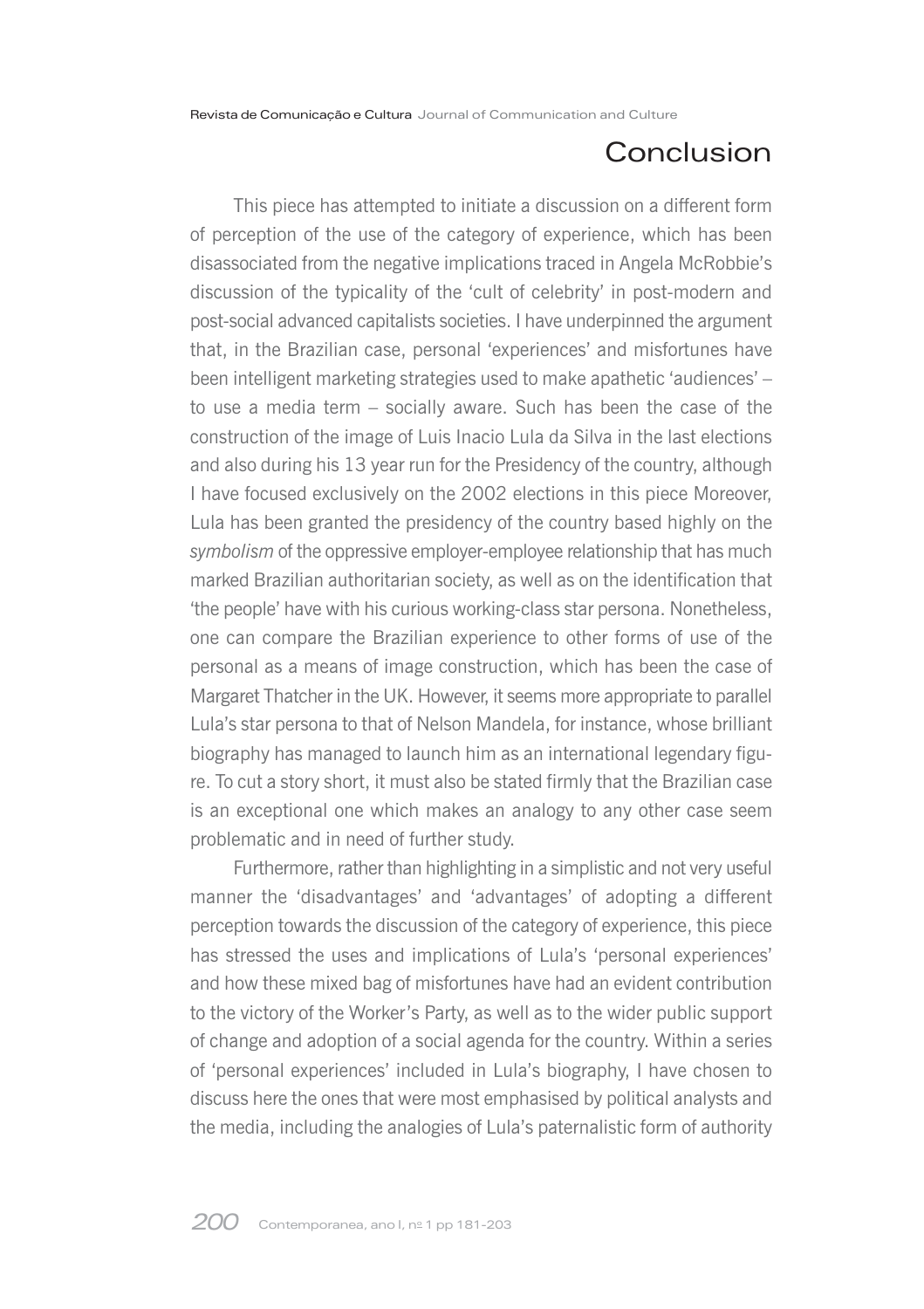and interaction with 'the people' to his absence of a father-figure in his life. Notably, the reshaping of his image as a more father-like middle-aged middle-class man, as opposed to his previous 'radical union leader' one, has been juxtaposed with his life misfortunes.

We have also seen how Lula can be situated beyond the classical authority figure of Brazilian society, being therefore a much more 'human super person' than the traditional key players of Brazilian politics and society. Similarly to *The Weight of the World's* political importance in letting normal citizens 'come out and speak', which is used by Pierre Bourdieu and his team as a form of engaging the public in wider social issues, the appeal to Lula's personal experience in the campaigns has been crucial in his attempt to obtain sympathy and identification of a previous indifferent society that overemphasised the personal, excluding the social. Therefore, it seems appropriate to rethink our negativity towards all forms of 'cults of experience' and 'real life' reality shows that societies are offering us and the media are feeding upon for their own 'personal' benefit. It is wise and legitimate to recognise the authenticity - and necessity - of such forms if some are out there in the name of change and social preoccupations aiming, in other words, for a better and more just world. The world needs pop-stars anyway.

### **References**

BOURDIEU, Pierre. The Weight of the World, Cambridge: Polity Press, 1999.

CARVALHO, Jose Murilo de. Cidadania no Brasil - o longo caminho, Rio de Janeiro: Civilizacao Brasileira, p. 197-231, 2001.

DA MATTA, Roberto. A Casa e a Rua - Espaco, Cidadania, Mulher e Morte no Brasil, São Paulo: Editora Brasiliense, p. 25-81, 1985.

-, Roberto, Carnival, Rogues and Heroes - An Interpretation of the Brazilian Dilemma, London: University of Notre Dame Press, 1991.

DYER, Richard. Stars, London: BFI, 1998.

LUSTED, David 'The glut of personality' in Gledhill, Christine Stardom -Industry of Desire, London: Routledge, 1991.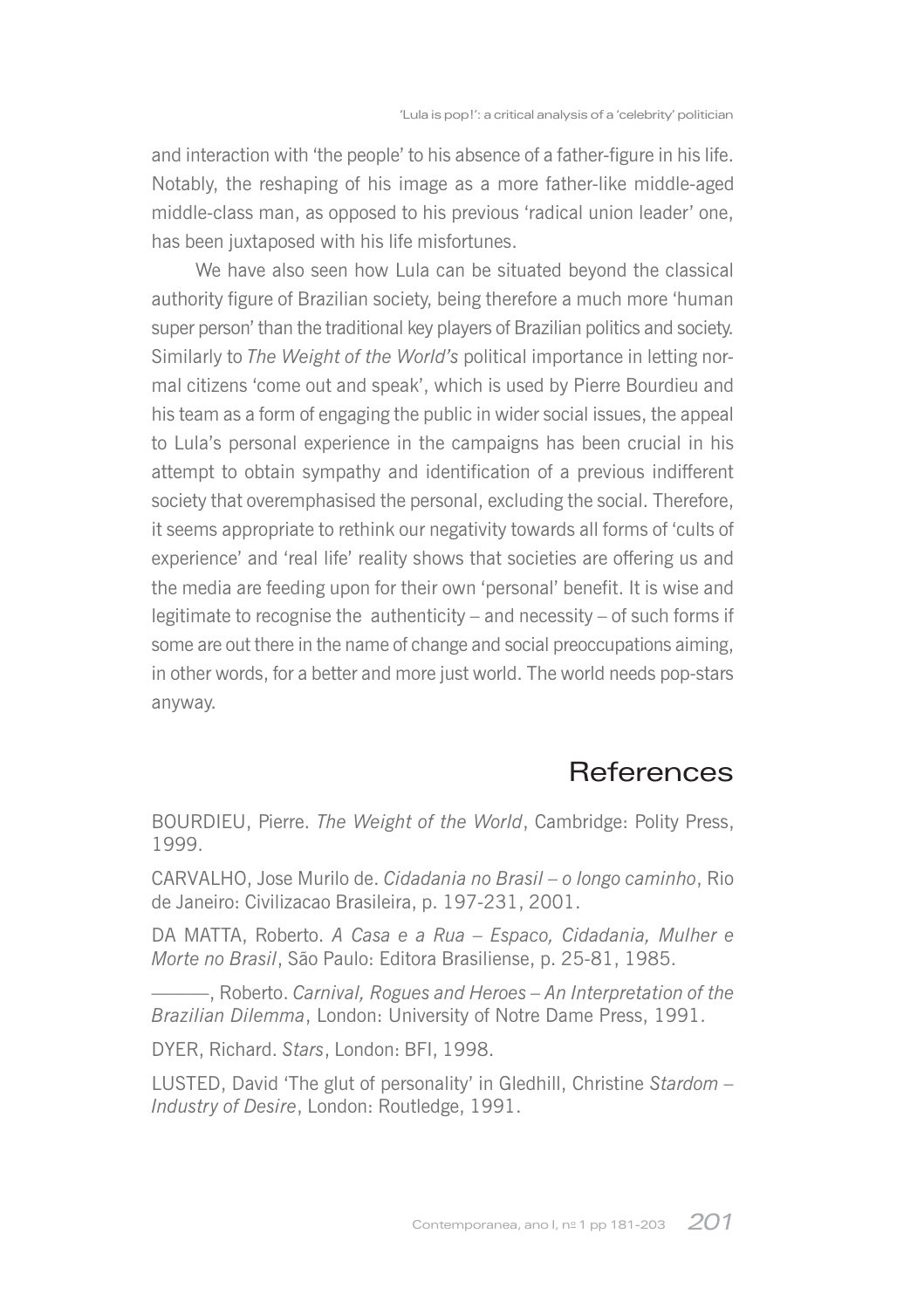GRIPSRUD, Jostein. "The Aesthetics and Politics of Melodrama" in (eds) Dahlgren, Peter and Sparks, Colin Journalism and Popular Culture, London: Sage Publications, 1992.

MARCUSE, Herbert, One-dimensional man, London: Routledge, 1964.

MCROBBIE, Angela. "Category of experience, Project of the self", paper delivered at Goldsmiths College, 2002.

ROSE, Jacqueline. 'The cult of celebrity' in Diana and Democracy, (eds) Jeremy Gilbert, David Glover and others, New Formations, London: Lawrence & Wishart, number 36, pg. 9-21, 1999.

WEBER, Max. On charisma and institution building, Chicago: University of Chicago Press, 1968.

## **Notes**

- 2 See 'Lula representa o sonho norte-americano, mas nao a realidade' (Lula represents the American dream, but not reality) in Folha Online (10/06/2002)
- 3 'Bloco de sujos elege seu foliao mais bonito' (The dirty block elects their favourite reveller) (02/11/2002)
- See 'Lula recupera a paixao politica' (Lula recovers the passion for politics) in No Minimo (www.nominimo.ibest.com) (31/10/2002)
- 5 The term 'the people' has a long history in social science theory which I do not wish to pursue here. In the political sense, the expression has been put opposite the term 'working class'. This piece on the other hand refers to 'the people' as to the majority of a certain population in a country, and therefore should not be understood as equivalent to 'the mass'. The latter term has also a long history of definitions, but in spite of revisions, the phrase is still mainly tied to the Frankfurt School terminology of the 'grand mass' of passive and ignorant subjects who are easily manipulated by the 'mass media'. I have chosen to use inverted commas for the term 'the people' to highlight its problematic definition, as well as to cast an element of irony on the phrase.
- 6 Studies conducted by the Secretary of Development and Employment of Sao Paulo showed that Brazil in 2000 was only behind India in terms of high unemployment as a result of the economic recession that hit the country. This study made use of official statistics from international bodies such as the IMF and the World Bank. According to the study, Brazil has 11,4 million people unemployed, whereas India has 41,3 million. Another study conducted by UNESCO in Brazil also showed an escalation in crime rates in the whole country, linking violence to the assassination of young teenagers. The research 'Map of Violence - Part III' was released in the beginning of 2002. It showed that in a period of 10 years, the killing of young people of 15 to 24 years of age rose to 77% in the country. In the year 2000, 17.762 young people were murdered. Jacob Waiselfisz, the director of UNESCO's office in Recife, highlighted how the numbers were higher than the ones of the Intifada in the Palestinian. During a period of 17 months in Israel, a total of 1.400 people were killed.

7 'Caravanas', written by journalist Mauro Ventura and published in O Globo (28/10/ 2002)